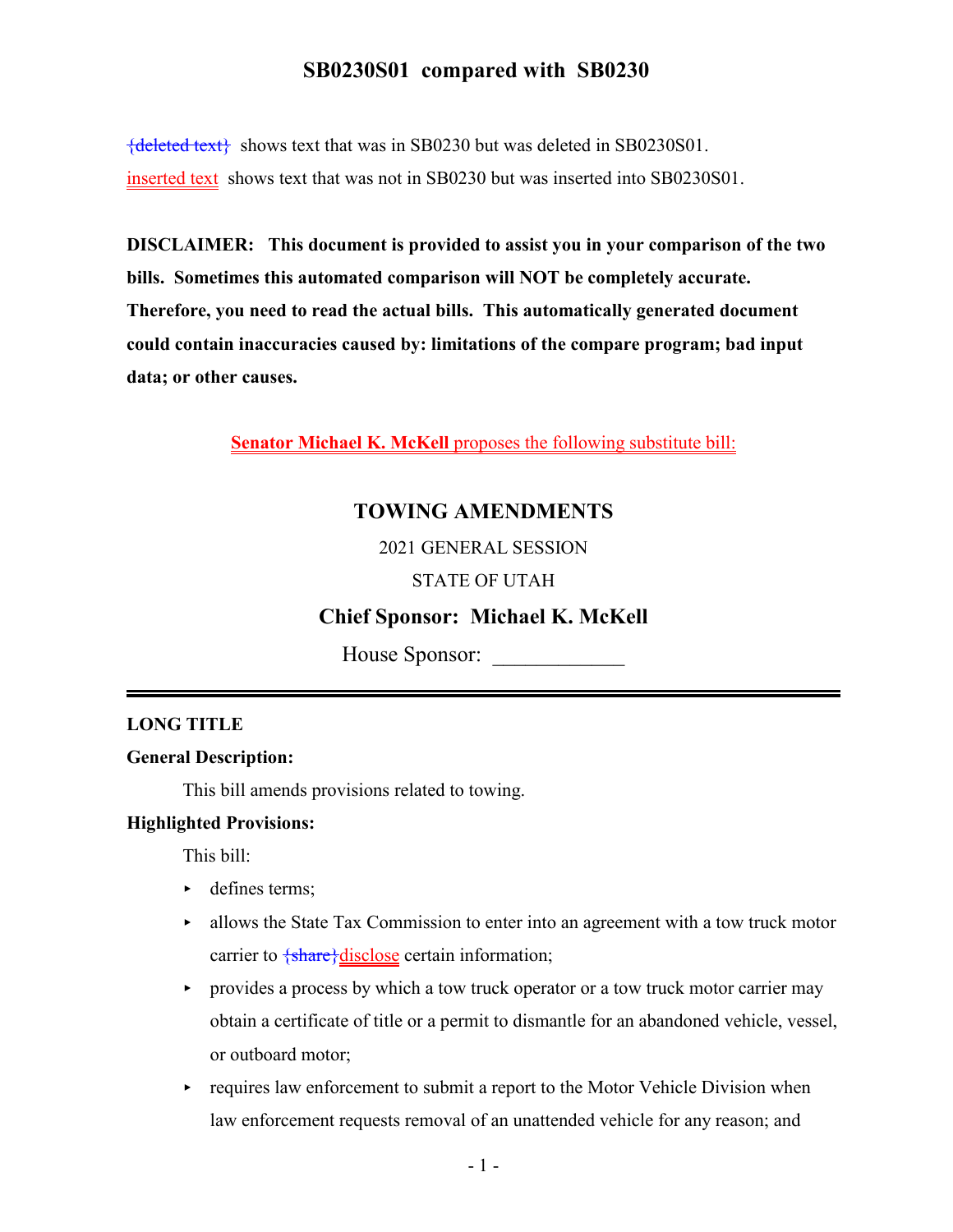$\blacktriangleright$  makes technical and conforming changes.

#### **Money Appropriated in this Bill:**

None

**Other Special Clauses:**

None

**Utah Code Sections Affected:**

#### AMENDS:

**41-1a-102**, as last amended by Laws of Utah 2019, Chapters 373, 428, 459, and 479

**41-1a-104**, as renumbered and amended by Laws of Utah 1992, Chapter 1

**41-1a-114**, as renumbered and amended by Laws of Utah 1992, Chapter 1

**41-1a-1010**, as last amended by Laws of Utah 2009, Chapter 183

**41-1a-1011**, as last amended by Laws of Utah 1993, Chapter 210

**41-6a-102**, as last amended by Laws of Utah 2020, Chapters 84 and 354

**41-6a-1406**, as last amended by Laws of Utah 2019, Chapter 373

**41-6a-1407**, as last amended by Laws of Utah 2017, Chapter 298

ENACTS:

**41-1a-523**, Utah Code Annotated 1953

*Be it enacted by the Legislature of the state of Utah:*

Section 1. Section **41-1a-102** is amended to read:

#### **41-1a-102. Definitions.**

As used in this chapter:

(1) "Actual miles" means the actual distance a vehicle has traveled while in operation.

(2) "Actual weight" means the actual unladen weight of a vehicle or combination of vehicles as operated and certified to by a weighmaster.

(3) "All-terrain type I vehicle" means the same as that term is defined in Section 41-22-2.

(4) "All-terrain type II vehicle" means the same as that term is defined in Section 41-22-2.

(5) "All-terrain type III vehicle" means the same as that term is defined in Section 41-22-2.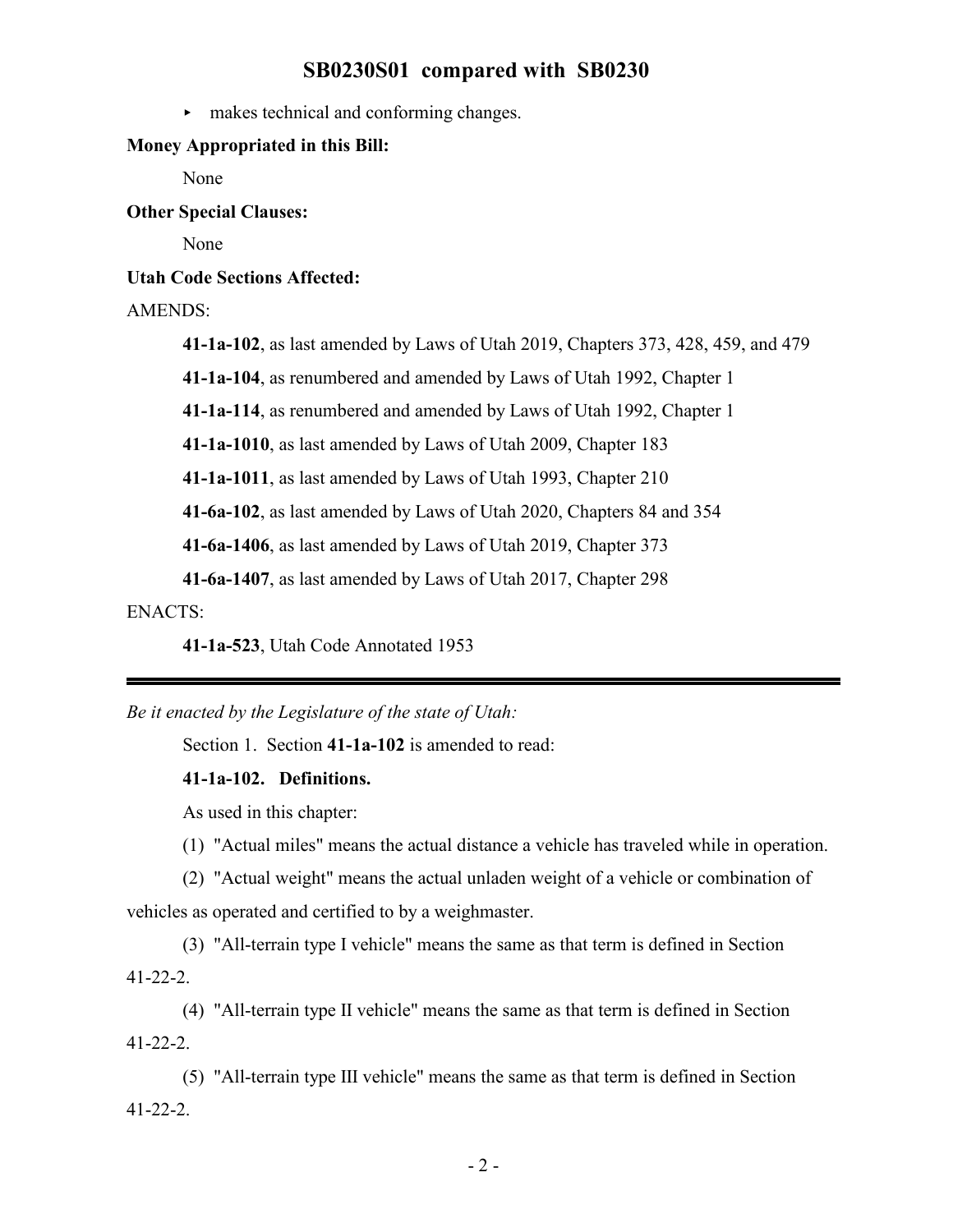- (6) "Alternative fuel vehicle" means:
- (a) an electric motor vehicle;
- (b) a hybrid electric motor vehicle;
- (c) a plug-in hybrid electric motor vehicle; or
- (d) a motor vehicle powered exclusively by a fuel other than:
- (i) motor fuel;
- (ii) diesel fuel;
- (iii) natural gas; or
- (iv) propane.

(7) "Amateur radio operator" means a person licensed by the Federal Communications Commission to engage in private and experimental two-way radio operation on the amateur band radio frequencies.

(8) "Autocycle" means the same as that term is defined in Section 53-3-102.

(9) "Automated driving system" means the same as that term is defined in Section 41-26-102.1.

(10) "Branded title" means a title certificate that is labeled:

- (a) rebuilt and restored to operation;
- (b) flooded and restored to operation; or

(c) not restored to operation.

(11) "Camper" means a structure designed, used, and maintained primarily to be mounted on or affixed to a motor vehicle that contains a floor and is designed to provide a mobile dwelling, sleeping place, commercial space, or facilities for human habitation or for camping.

(12) "Certificate of title" means a document issued by a jurisdiction to establish a record of ownership between an identified owner and the described vehicle, vessel, or outboard motor.

(13) "Certified scale weigh ticket" means a weigh ticket that has been issued by a weighmaster.

(14) "Commercial vehicle" means a motor vehicle, trailer, or semitrailer used or maintained for the transportation of persons or property that operates:

(a) as a carrier for hire, compensation, or profit; or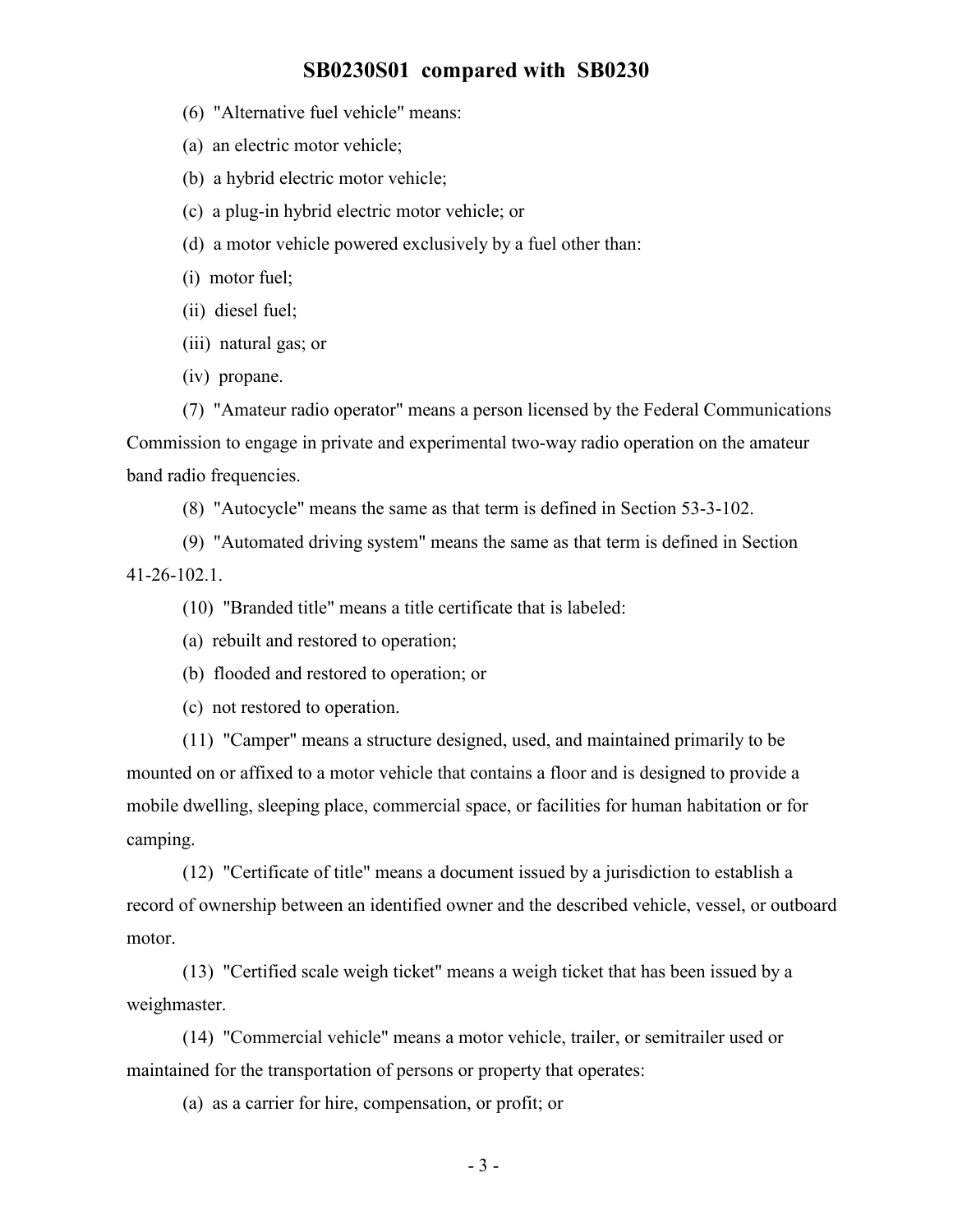(b) as a carrier to transport the vehicle owner's goods or property in furtherance of the owner's commercial enterprise.

(15) "Commission" means the State Tax Commission.

(16) "Consumer price index" means the same as that term is defined in Section 59-13-102.

(17) "Dealer" means a person engaged or licensed to engage in the business of buying, selling, or exchanging new or used vehicles, vessels, or outboard motors either outright or on conditional sale, bailment, lease, chattel mortgage, or otherwise or who has an established place of business for the sale, lease, trade, or display of vehicles, vessels, or outboard motors.

(18) "Diesel fuel" means the same as that term is defined in Section 59-13-102.

(19) "Division" means the Motor Vehicle Division of the commission, created in Section 41-1a-106.

(20) "Dynamic driving task" means the same as that term is defined in Section 41-26-102.1.

(21) "Electric motor vehicle" means a motor vehicle that is powered solely by an electric motor drawing current from a rechargeable energy storage system.

(22) "Essential parts" means the integral and body parts of a vehicle of a type required to be registered in this state, the removal, alteration, or substitution of which would tend to conceal the identity of the vehicle or substantially alter the vehicle's appearance, model, type, or mode of operation.

(23) "Farm tractor" means a motor vehicle designed and used primarily as a farm implement for drawing plows, mowing machines, and other implements of husbandry.

(24) (a) "Farm truck" means a truck used by the owner or operator of a farm solely for the owner's or operator's own use in the transportation of:

(i) farm products, including livestock and its products, poultry and its products, floricultural and horticultural products;

(ii) farm supplies, including tile, fence, and any other thing or commodity used in agricultural, floricultural, horticultural, livestock, and poultry production; and

(iii) livestock, poultry, and other animals and things used for breeding, feeding, or other purposes connected with the operation of a farm.

(b) "Farm truck" does not include the operation of trucks by commercial processors of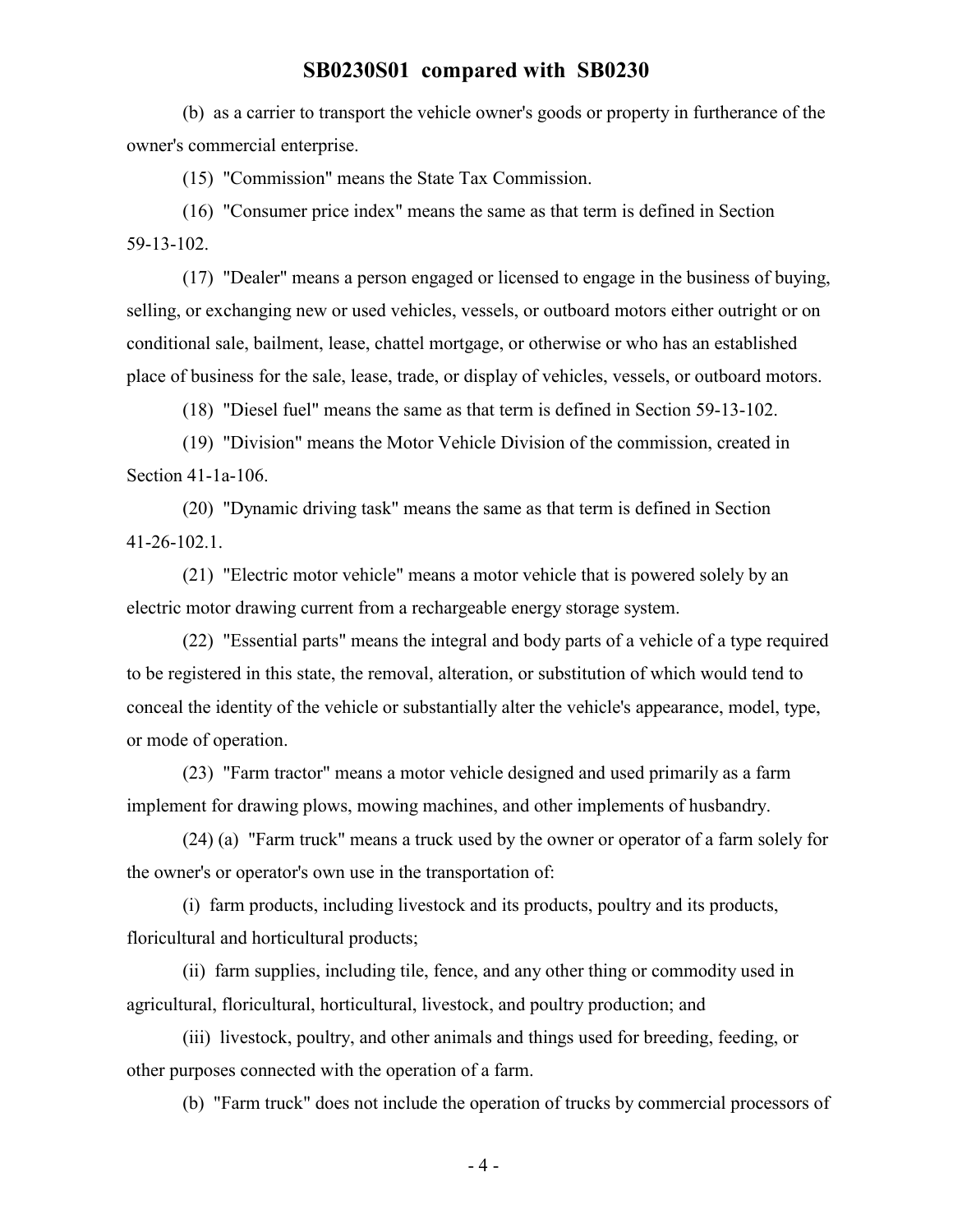agricultural products.

(25) "Fleet" means one or more commercial vehicles.

(26) "Foreign vehicle" means a vehicle of a type required to be registered, brought into this state from another state, territory, or country other than in the ordinary course of business by or through a manufacturer or dealer, and not registered in this state.

(27) "Gross laden weight" means the actual weight of a vehicle or combination of vehicles, equipped for operation, to which shall be added the maximum load to be carried.

(28) "Highway" or "street" means the entire width between property lines of every way or place of whatever nature when any part of it is open to the public, as a matter of right, for purposes of vehicular traffic.

(29) "Hybrid electric motor vehicle" means a motor vehicle that draws propulsion energy from onboard sources of stored energy that are both:

(a) an internal combustion engine or heat engine using consumable fuel; and

(b) a rechargeable energy storage system where energy for the storage system comes solely from sources onboard the vehicle.

(30) (a) "Identification number" means the identifying number assigned by the manufacturer or by the division for the purpose of identifying the vehicle, vessel, or outboard motor.

(b) "Identification number" includes a vehicle identification number, state assigned identification number, hull identification number, and motor serial number.

(31) "Implement of husbandry" means a vehicle designed or adapted and used exclusively for an agricultural operation and only incidentally operated or moved upon the highways.

(32) (a) "In-state miles" means the total number of miles operated in this state during the preceding year by fleet power units.

(b) If a fleet is composed entirely of trailers or semitrailers, "in-state miles" means the total number of miles that those vehicles were towed on Utah highways during the preceding year.

(33) "Interstate vehicle" means a commercial vehicle operated in more than one state, province, territory, or possession of the United States or foreign country.

(34) "Jurisdiction" means a state, district, province, political subdivision, territory, or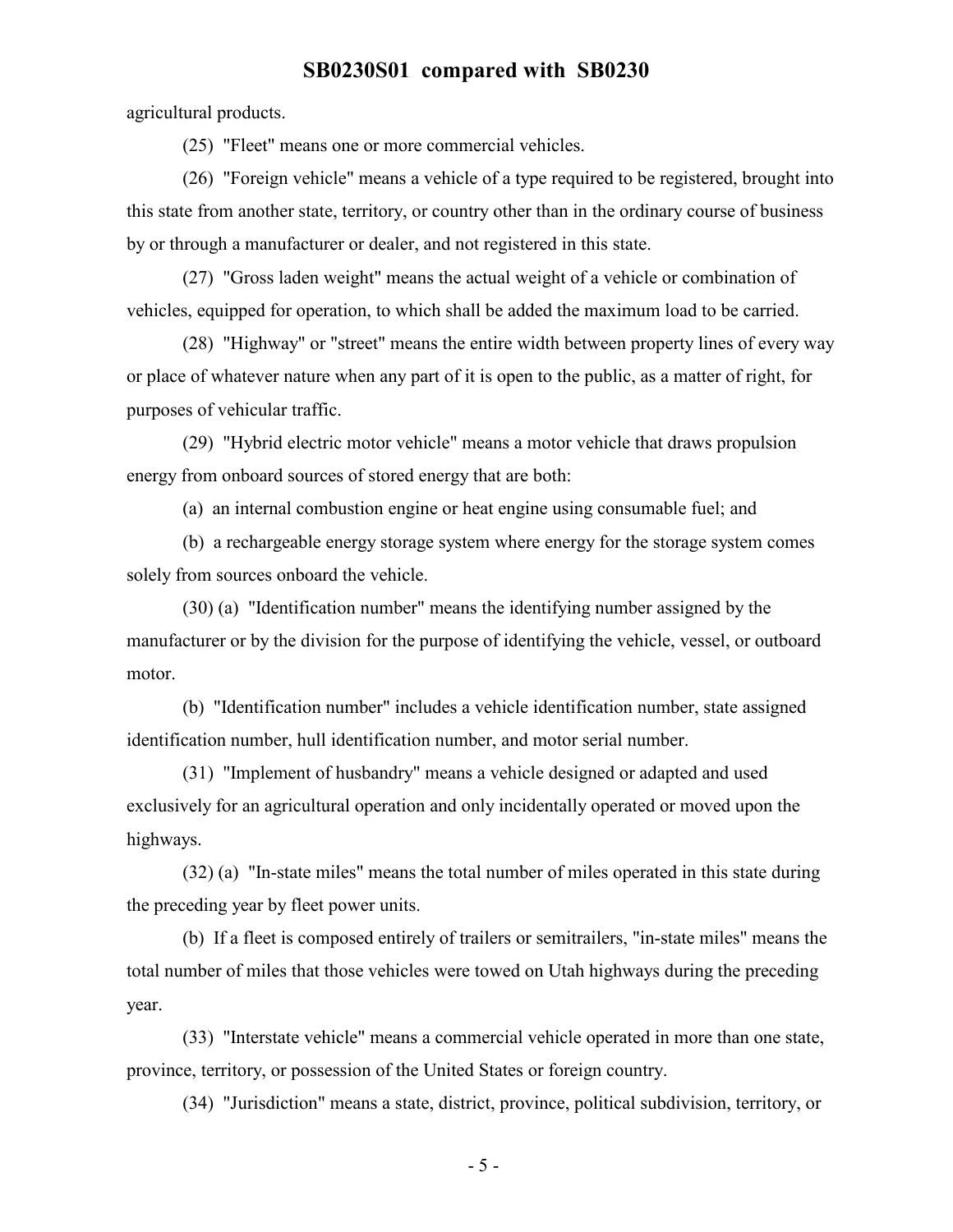possession of the United States or any foreign country.

(35) "Lienholder" means a person with a security interest in particular property.

(36) "Manufactured home" means a transportable factory built housing unit constructed on or after June 15, 1976, according to the Federal Home Construction and Safety Standards Act of 1974 (HUD Code), in one or more sections, which, in the traveling mode, is eight body feet or more in width or 40 body feet or more in length, or when erected on site, is 400 or more square feet, and which is built on a permanent chassis and designed to be used as a dwelling with or without a permanent foundation when connected to the required utilities, and includes the plumbing, heating, air-conditioning, and electrical systems.

(37) "Manufacturer" means a person engaged in the business of constructing, manufacturing, assembling, producing, or importing new or unused vehicles, vessels, or outboard motors for the purpose of sale or trade.

(38) "Mobile home" means a transportable factory built housing unit built prior to June 15, 1976, in accordance with a state mobile home code which existed prior to the Federal Manufactured Housing and Safety Standards Act (HUD Code).

(39) "Motor fuel" means the same as that term is defined in Section 59-13-102.

(40) (a) "Motor vehicle" means a self-propelled vehicle intended primarily for use and operation on the highways.

(b) "Motor vehicle" does not include:

(i) an off-highway vehicle; or

(ii) a motor assisted scooter as defined in Section 41-6a-102.

(41) "Motorboat" means the same as that term is defined in Section 73-18-2.

(42) "Motorcycle" means:

(a) a motor vehicle having a saddle for the use of the rider and designed to travel on not more than three wheels in contact with the ground; or

(b) an autocycle.

(43) "Natural gas" means a fuel of which the primary constituent is methane.

(44) (a) "Nonresident" means a person who is not a resident of this state as defined by Section 41-1a-202, and who does not engage in intrastate business within this state and does not operate in that business any motor vehicle, trailer, or semitrailer within this state.

(b) A person who engages in intrastate business within this state and operates in that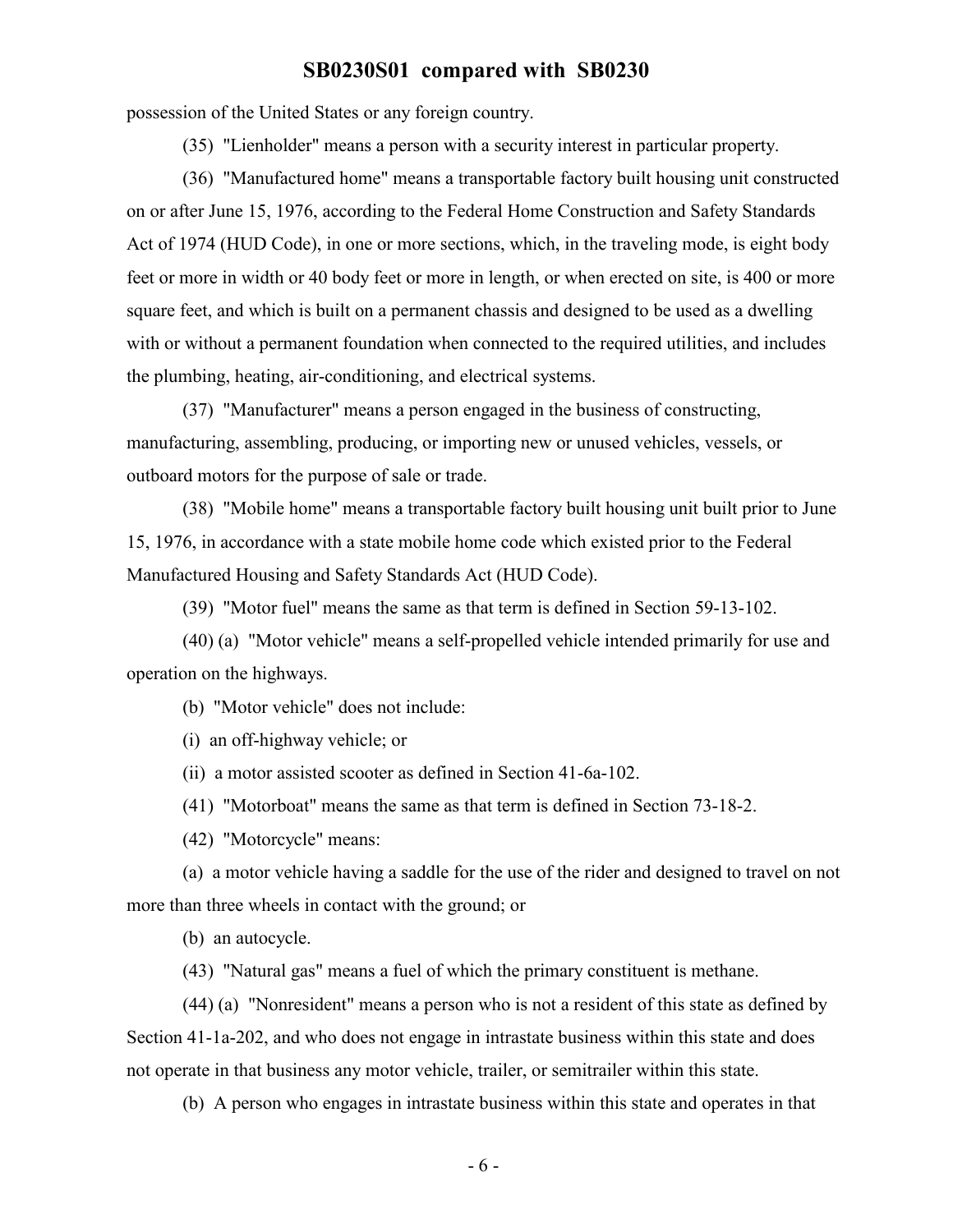business any motor vehicle, trailer, or semitrailer in this state or who, even though engaging in interstate commerce, maintains a vehicle in this state as the home station of that vehicle is considered a resident of this state, insofar as that vehicle is concerned in administering this chapter.

(45) "Odometer" means a device for measuring and recording the actual distance a vehicle travels while in operation, but does not include any auxiliary odometer designed to be periodically reset.

(46) "Off-highway implement of husbandry" means the same as that term is defined in Section 41-22-2.

(47) "Off-highway vehicle" means the same as that term is defined in Section 41-22-2.

(48) (a) "Operate" means:

(i) to navigate a vessel; or

(ii) collectively, the activities performed in order to perform the entire dynamic driving task for a given motor vehicle by:

(A) a human driver as defined in Section 41-26-102.1; or

(B) an engaged automated driving system.

(b) "Operate" includes testing of an automated driving system.

(49) "Outboard motor" means a detachable self-contained propulsion unit, excluding fuel supply, used to propel a vessel.

(50) (a) "Owner" means a person, other than a lienholder, holding title to a vehicle, vessel, or outboard motor whether or not the vehicle, vessel, or outboard motor is subject to a security interest.

(b) If a vehicle is the subject of an agreement for the conditional sale or installment sale or mortgage of the vehicle with the right of purchase upon performance of the conditions stated in the agreement and with an immediate right of possession vested in the conditional vendee or mortgagor, or if the vehicle is the subject of a security agreement, then the conditional vendee, mortgagor, or debtor is considered the owner for the purposes of this chapter.

(c) If a vehicle is the subject of an agreement to lease, the lessor is considered the owner until the lessee exercises the lessee's option to purchase the vehicle.

(51) "Park model recreational vehicle" means a unit that: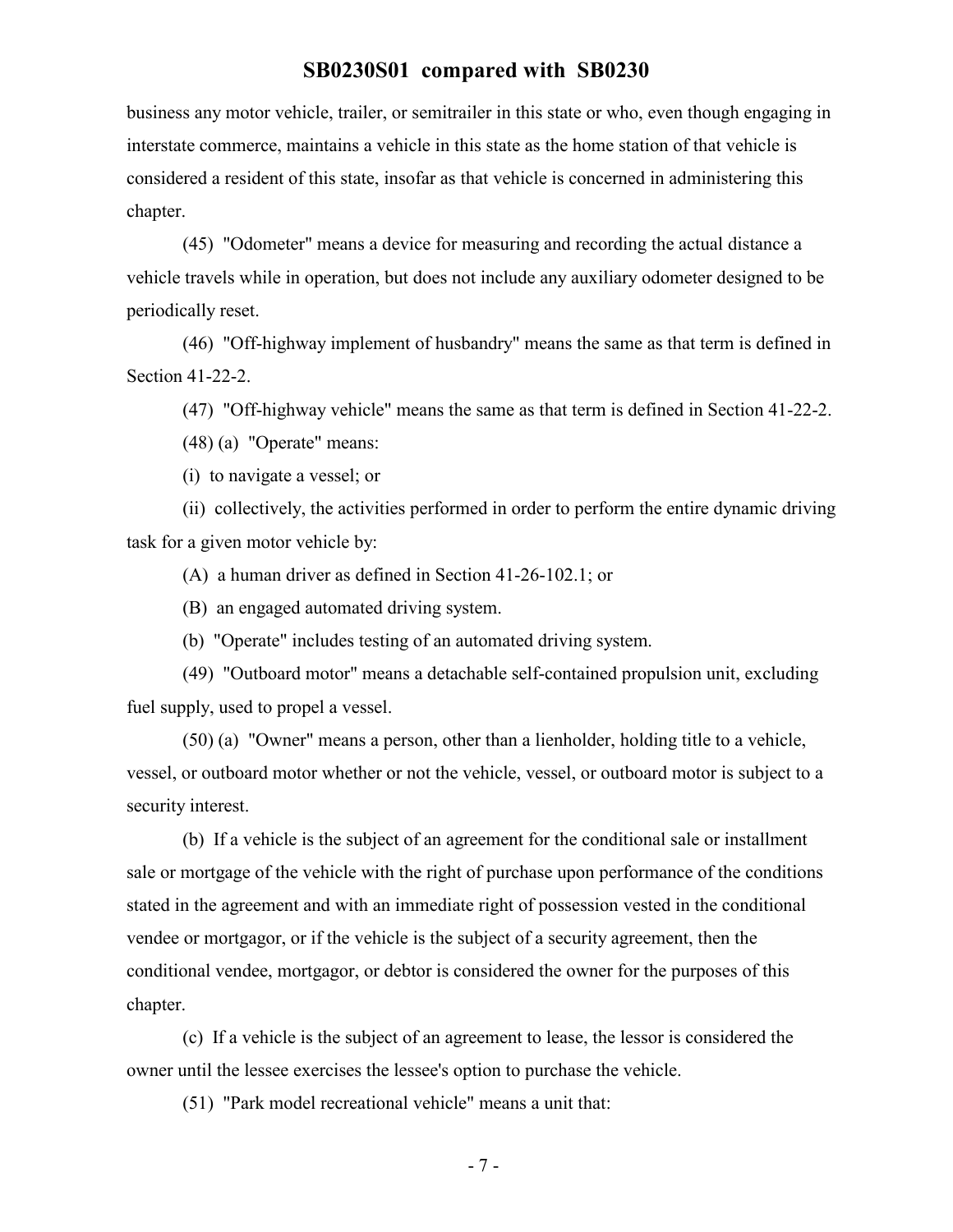(a) is designed and marketed as temporary living quarters for recreational, camping, travel, or seasonal use;

(b) is not permanently affixed to real property for use as a permanent dwelling;

(c) requires a special highway movement permit for transit; and

(d) is built on a single chassis mounted on wheels with a gross trailer area not exceeding 400 square feet in the setup mode.

(52) "Personalized license plate" means a license plate that has displayed on it a combination of letters, numbers, or both as requested by the owner of the vehicle and assigned to the vehicle by the division.

(53) (a) "Pickup truck" means a two-axle motor vehicle with motive power manufactured, remanufactured, or materially altered to provide an open cargo area.

(b) "Pickup truck" includes a motor vehicle with the open cargo area covered with a camper, camper shell, tarp, removable top, or similar structure.

(54) "Plug-in hybrid electric motor vehicle" means a hybrid electric motor vehicle that has the capability to charge the battery or batteries used for vehicle propulsion from an off-vehicle electric source, such that the off-vehicle source cannot be connected to the vehicle while the vehicle is in motion.

(55) "Pneumatic tire" means a tire in which compressed air is designed to support the load.

(56) "Preceding year" means a period of 12 consecutive months fixed by the division that is within 16 months immediately preceding the commencement of the registration or license year in which proportional registration is sought. The division in fixing the period shall conform it to the terms, conditions, and requirements of any applicable agreement or arrangement for the proportional registration of vehicles.

(57) "Public garage" means a building or other place where vehicles or vessels are kept and stored and where a charge is made for the storage and keeping of vehicles and vessels.

(58) "Receipt of surrender of ownership documents" means the receipt of surrender of ownership documents described in Section 41-1a-503.

(59) "Reconstructed vehicle" means a vehicle of a type required to be registered in this state that is materially altered from its original construction by the removal, addition, or substitution of essential parts, new or used.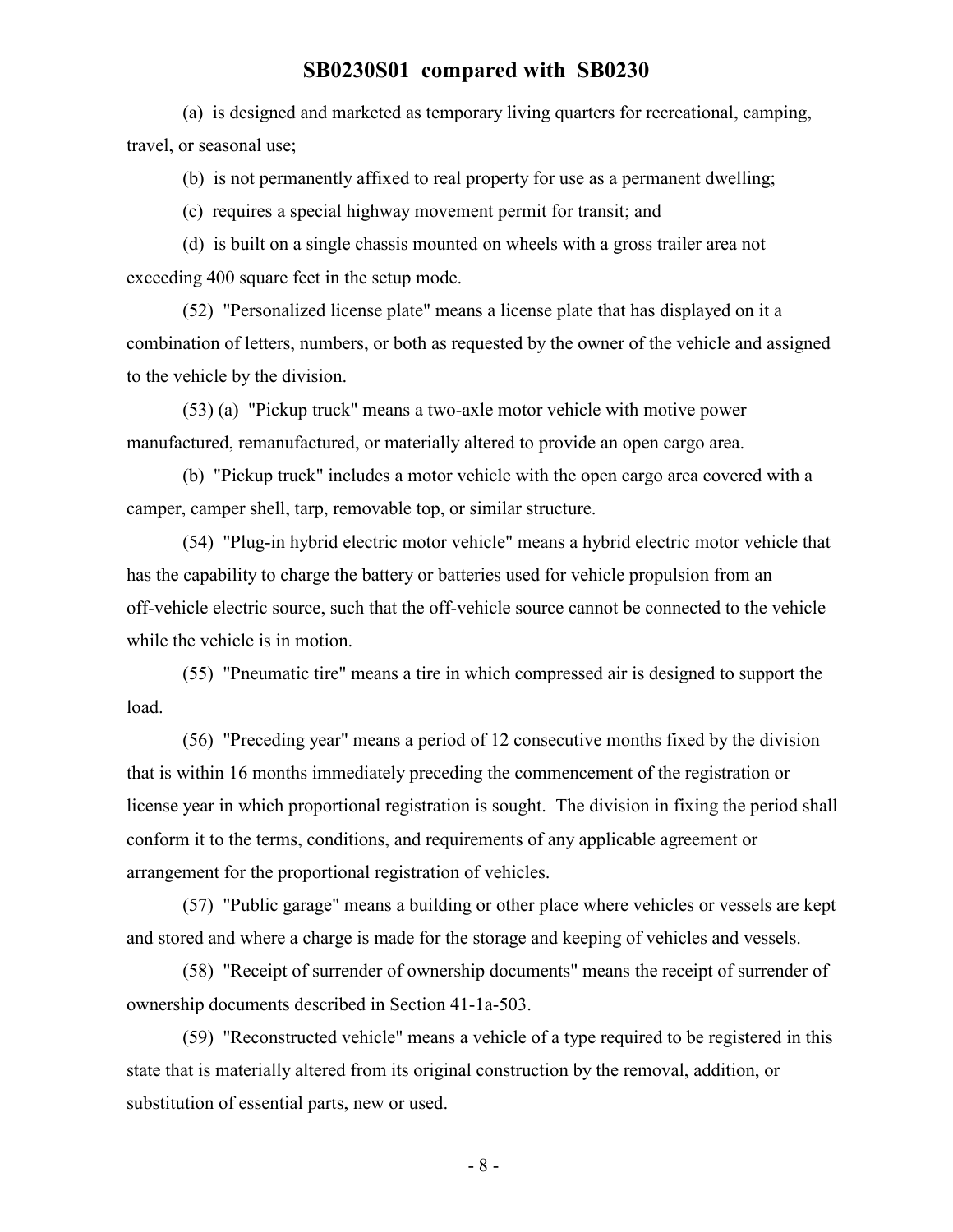(60) "Recreational vehicle" means the same as that term is defined in Section 13-14-102.

(61) "Registration" means a document issued by a jurisdiction that allows operation of a vehicle or vessel on the highways or waters of this state for the time period for which the registration is valid and that is evidence of compliance with the registration requirements of the jurisdiction.

(62) (a) "Registration year" means a 12 consecutive month period commencing with the completion of the applicable registration criteria.

(b) For administration of a multistate agreement for proportional registration the division may prescribe a different 12-month period.

(63) "Repair or replacement" means the restoration of vehicles, vessels, or outboard motors to a sound working condition by substituting any inoperative part of the vehicle, vessel, or outboard motor, or by correcting the inoperative part.

(64) "Replica vehicle" means:

(a) a street rod that meets the requirements under Subsection  $41-21-1(3)(a)(i)(B)$ ; or

(b) a custom vehicle that meets the requirements under Subsection

 $41-6a-1507(1)(a)(i)(B)$ .

(65) "Road tractor" means a motor vehicle designed and used for drawing other vehicles and constructed so it does not carry any load either independently or any part of the weight of a vehicle or load that is drawn.

(66) "Sailboat" means the same as that term is defined in Section 73-18-2.

(67) "Security interest" means an interest that is reserved or created by a security agreement to secure the payment or performance of an obligation and that is valid against third parties.

(68) "Semitrailer" means a vehicle without motive power designed for carrying persons or property and for being drawn by a motor vehicle and constructed so that some part of its weight and its load rests or is carried by another vehicle.

(69) "Special group license plate" means a type of license plate designed for a particular group of people or a license plate authorized and issued by the division in accordance with Section 41-1a-418.

(70) (a) "Special interest vehicle" means a vehicle used for general transportation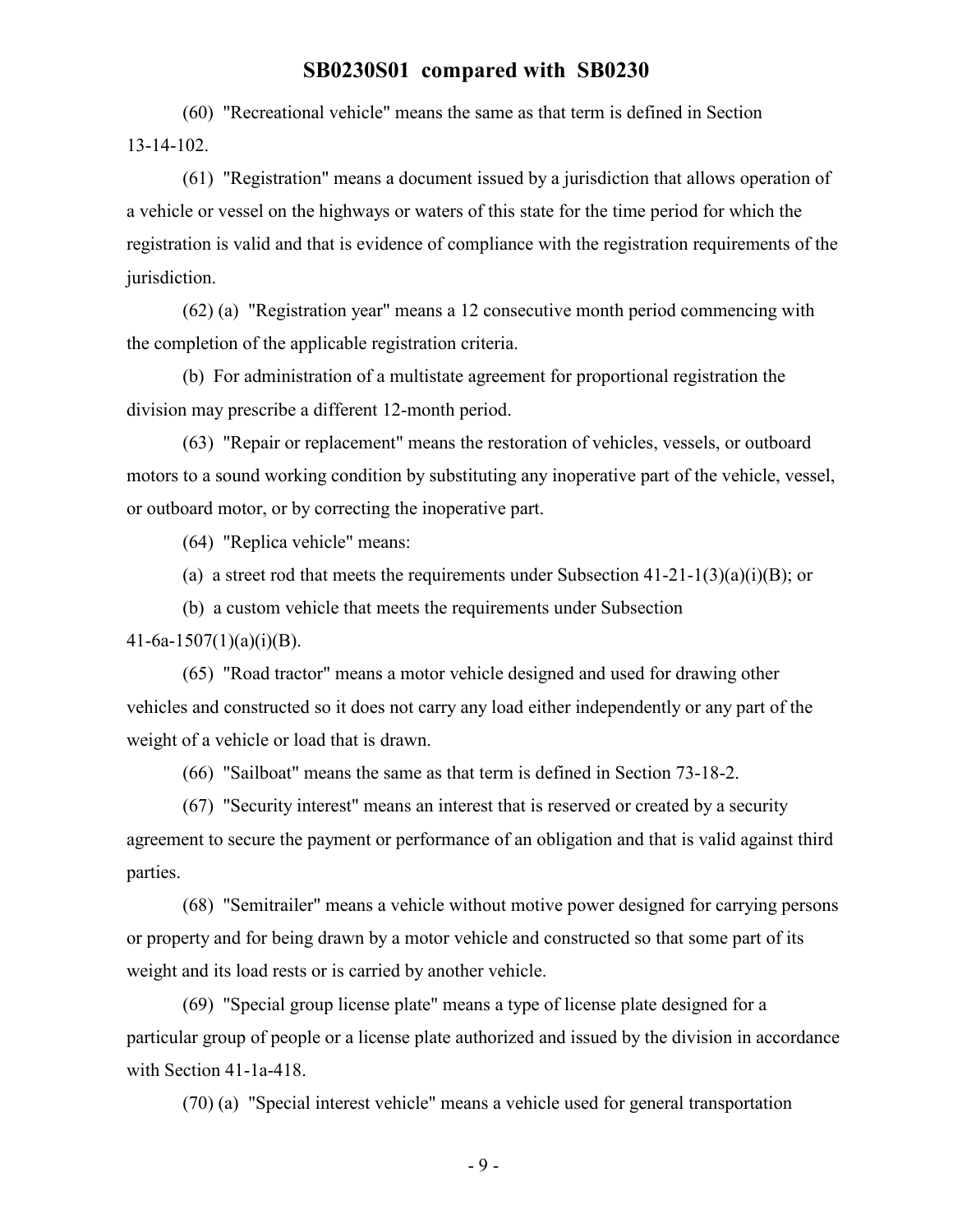purposes and that is:

(i) 20 years or older from the current year; or

(ii) a make or model of motor vehicle recognized by the division director as having unique interest or historic value.

(b) In making a determination under Subsection  $(70)(a)$ , the division director shall give special consideration to:

(i) a make of motor vehicle that is no longer manufactured;

(ii) a make or model of motor vehicle produced in limited or token quantities;

(iii) a make or model of motor vehicle produced as an experimental vehicle or one designed exclusively for educational purposes or museum display; or

(iv) a motor vehicle of any age or make that has not been substantially altered or modified from original specifications of the manufacturer and because of its significance is being collected, preserved, restored, maintained, or operated by a collector or hobbyist as a leisure pursuit.

(71) (a) "Special mobile equipment" means a vehicle:

- (i) not designed or used primarily for the transportation of persons or property;
- (ii) not designed to operate in traffic; and
- (iii) only incidentally operated or moved over the highways.
- (b) "Special mobile equipment" includes:

(i) farm tractors;

(ii) off-road motorized construction or maintenance equipment including backhoes, bulldozers, compactors, graders, loaders, road rollers, tractors, and trenchers; and

(iii) ditch-digging apparatus.

(c) "Special mobile equipment" does not include a commercial vehicle as defined under Section 72-9-102.

(72) "Specially constructed vehicle" means a vehicle of a type required to be registered in this state, not originally constructed under a distinctive name, make, model, or type by a generally recognized manufacturer of vehicles, and not materially altered from its original construction.

(73) "State impound yard" means a yard for the storage of a vehicle, vessel, or outboard motor that meets the requirements of rules made by the commission pursuant to Subsection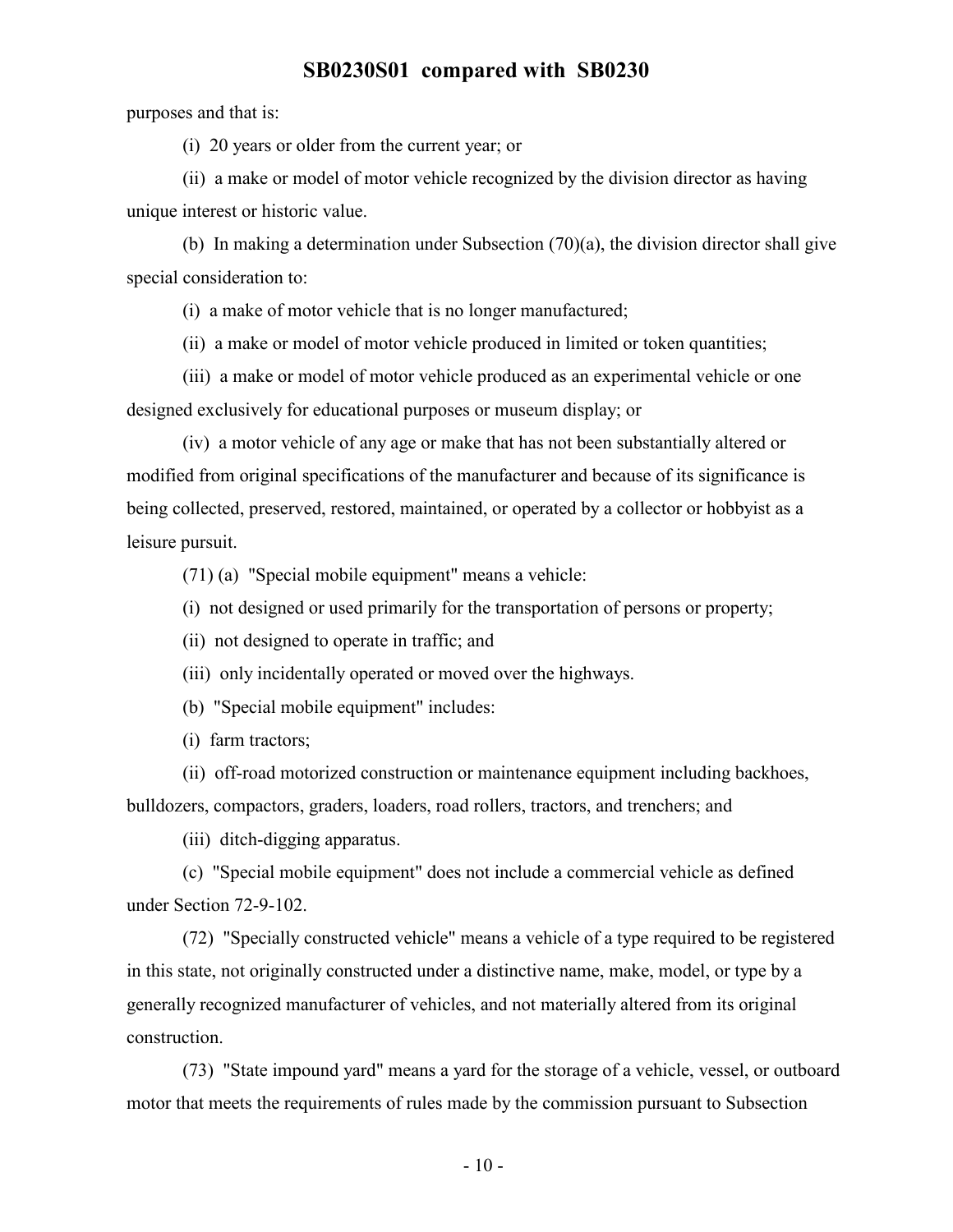#### 41-1a-1101(5).

(74) "Title" means the right to or ownership of a vehicle, vessel, or outboard motor.

(75) "Tow truck motor carrier" means the same as that term is defined in Section 72-9-102.

(76) "Tow truck operator" means the same as that term is defined in Section 72-9-102.

 $[(75)]$  (77) (a) "Total fleet miles" means the total number of miles operated in all jurisdictions during the preceding year by power units.

(b) If fleets are composed entirely of trailers or semitrailers, "total fleet miles" means the number of miles that those vehicles were towed on the highways of all jurisdictions during the preceding year.

 $[({76})]$  (78) "Trailer" means a vehicle without motive power designed for carrying persons or property and for being drawn by a motor vehicle and constructed so that no part of its weight rests upon the towing vehicle.

 $[$ (77)] (79) "Transferee" means a person to whom the ownership of property is conveyed by sale, gift, or any other means except by the creation of a security interest.

 $[(78)]$   $(80)$  "Transferor" means a person who transfers the person's ownership in property by sale, gift, or any other means except by creation of a security interest.

 $[$ (79)] (81) "Travel trailer," "camping trailer," or "fifth wheel trailer" means a portable vehicle without motive power, designed as a temporary dwelling for travel, recreational, or vacation use that does not require a special highway movement permit when drawn by a self-propelled motor vehicle.

 $[$ (80)] (82) "Truck tractor" means a motor vehicle designed and used primarily for drawing other vehicles and not constructed to carry a load other than a part of the weight of the vehicle and load that is drawn.

[(81)] (83) "Vehicle" includes a motor vehicle, trailer, semitrailer, off-highway vehicle, camper, park model recreational vehicle, manufactured home, and mobile home.

 $[$ (82)] (84) "Vessel" means the same as that term is defined in Section 73-18-2.

 $[({83})]$  (85) "Vintage vehicle" means the same as that term is defined in Section 41-21-1.

 $[ (84) ] (86)$  "Waters of this state" means the same as that term is defined in Section 73-18-2.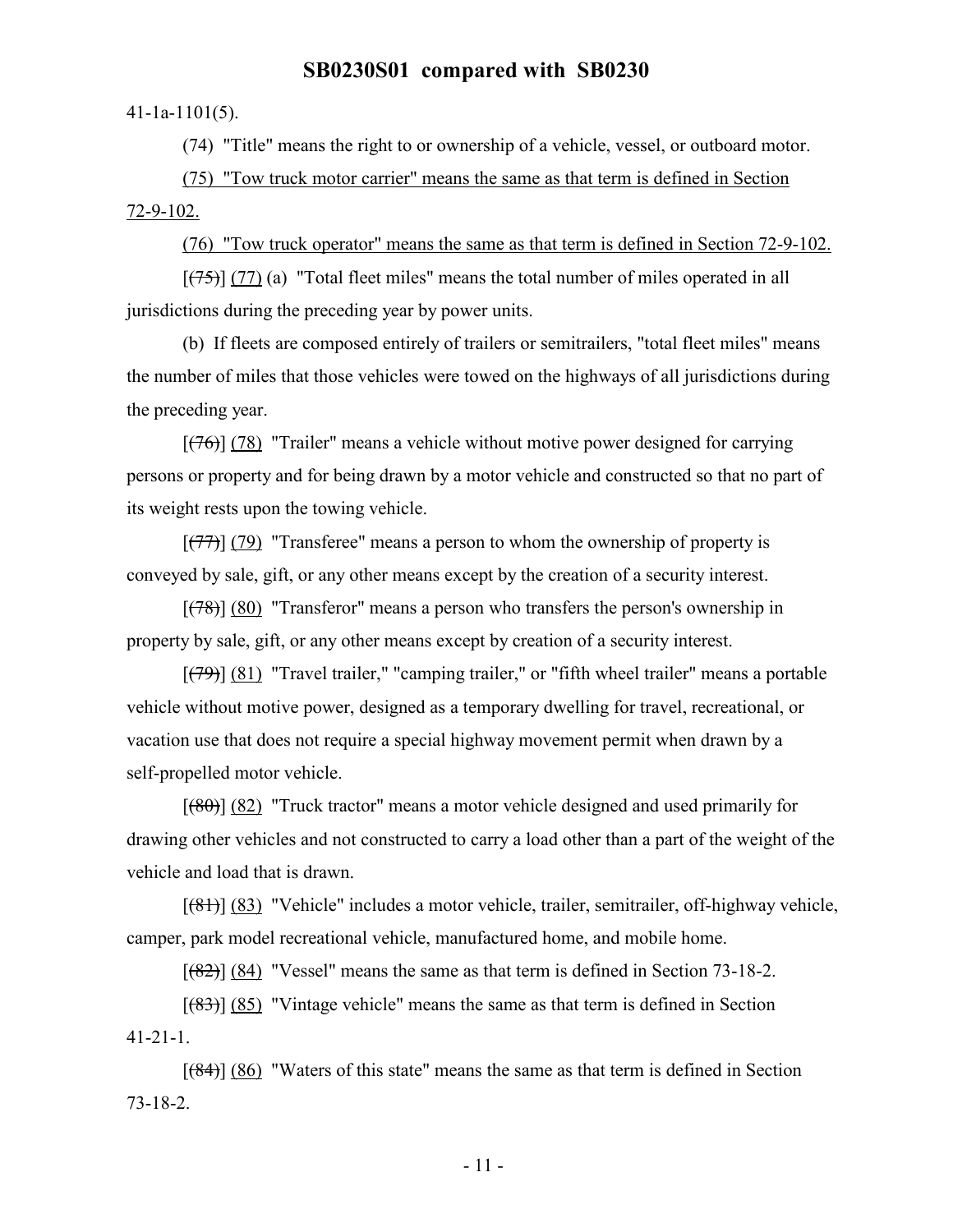$[ (85) ]$  (87) "Weighmaster" means a person, association of persons, or corporation permitted to weigh vehicles under this chapter.

Section 2. Section **41-1a-104** is amended to read:

#### **41-1a-104. Commission powers.**

The commission may:

(1) enter into agreements with other jurisdictions:

(a) relating to proportional registration to facilitate administration;

(b) for the exchange of information for audit and enforcement activities; and

(c) for cooperation with other jurisdictions;

(2) enter into an agreement with one or more tow truck motor carriers, as defined in Section 72-9-102, to  $\frac{1}{\text{share}}$  disclose to the tow truck motor carrier information regarding lienholders, owners, and registrations of towed vehicles, vessels, or outboard motors;

 $[\frac{1}{2}]$  (3) confer and advise with the proper officers, officials, and legislative bodies of other jurisdictions to promote agreements under which the registration of vehicles owned in this state is recognized by the other jurisdictions;

 $[\frac{1}{2}]$  (4) make and enforce rules necessary to effectuate this chapter; and

 $[\frac{4}{3}]$  (5) adopt an official seal for the use of the division.

Section 3. Section **41-1a-114** is amended to read:

#### **41-1a-114. Method of giving notice.**

(1) If the division is authorized or required to give  $\left[\frac{amy}{amy}\right]$  a notice under this chapter or other law regulating the operation of vehicles, vessels, and outboard motors, unless [a different method of giving the notice is expressly prescribed, the notice shall be given either by] otherwise prescribed, the division shall give the notice by:

(a) personal delivery to the person to be notified;  $\lceil \text{or} \rceil$ 

(b) [deposit] depositing the notice in the United States mail [of the notice in an envelope] with postage prepaid, addressed to the person at the person's address as shown by the records of the division[.]; or

(c) electronic mail, if the person has provided an email address to the division.

(2) Notice by mail is complete upon the expiration of four days after deposit of the notice.

(3) Proof of the giving of notice  $\left[\frac{\text{in either manner specified}}{\text{in} \times \text{in} \times \text{in} \times \text{in}}\right]$  in accordance with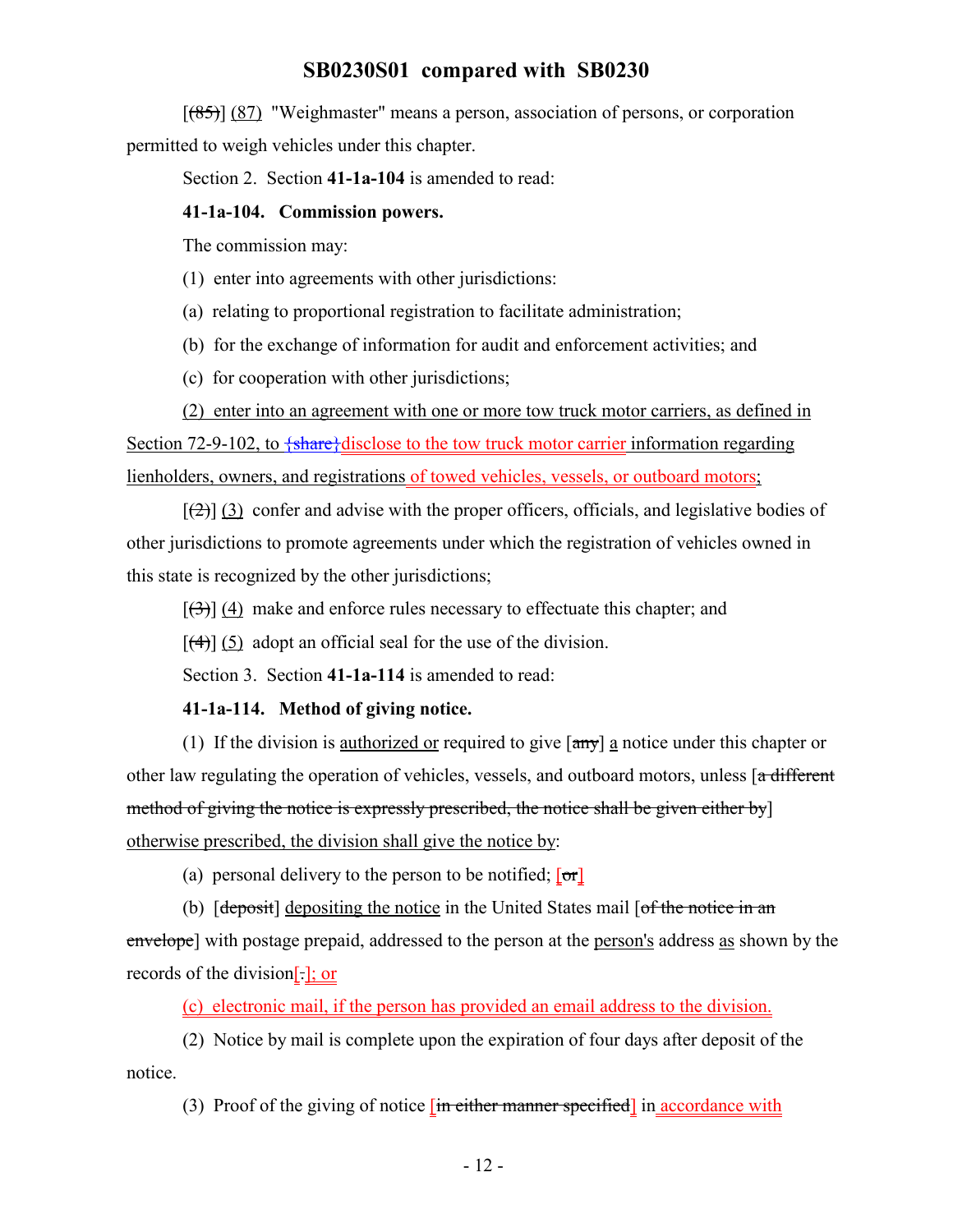Subsection  $(1)(a)$  or  $(b)$  may be made by the certificate of any officer or employee of the division or affidavit of any person over 18 years of age, naming the person to whom the notice was given and specifying the time, place, and manner of giving the notice.

Section 4. Section **41-1a-523** is enacted to read:

**41-1a-523. Abandoned vehicles -- Transfer of title to tow truck operator or tow truck motor carrier.**

(1) As used in this section, "abandoned vehicle, vessel, or outboard motor" means a vehicle, vessel, or outboard motor that is considered abandoned under Subsection 72-9-603(14)(a).

(2) (a) Subject to the provisions of this section and Subsection 72-9-603(14)(b), if a tow truck operator or a tow truck motor carrier lacks satisfactory documentary evidence of ownership of an abandoned vehicle, vessel, or outboard motor, and the tow truck operator or tow truck motor carrier has exhausted all typical means of obtaining documentary evidence of ownership, upon receipt of an application described in Subsection (2)(b), the commission shall issue the tow truck operator or the tow truck motor carrier a certificate of title for the abandoned vehicle, vessel, or outboard motor.

(b) An application described in Subsection (2)(a) shall include:

(i) a court order granting the applicant title to the abandoned vehicle, vessel, or outboard motor; or

(ii) a completed form prescribed by the division that contains:

(A) a complete statement of the facts explaining the absence of a negotiable title or, for a nontitle state, current registration;

(B) an explanation of how and from whom the applicant obtained the abandoned vehicle, vessel, or outboard motor;

(C) a statement of any outstanding lien or encumbrance on the abandoned vehicle, vessel, or outboard motor;

(D) a statement indicating where the abandoned vehicle, vessel, or outboard motor was last titled or registered;

(E) a description of the abandoned vehicle, vessel, or outboard motor;

(F) any other information required by the commission that is relevant to the acquisition or possession of the abandoned vehicle, vessel, or outboard motor; and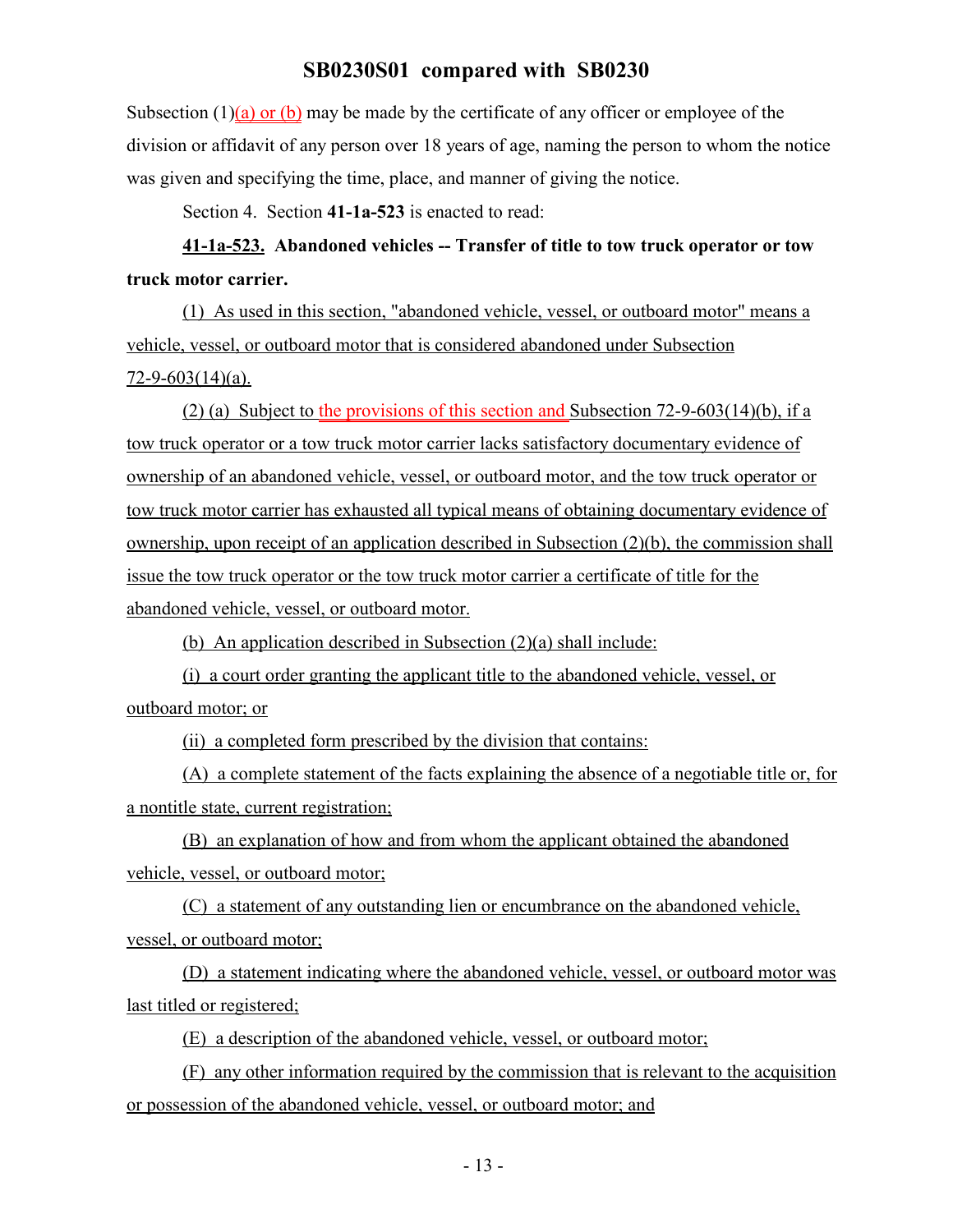(G) an indemnification agreement holding the commission and the commission's employees harmless from any and all liability resulting from the issuance of the certificate of title.

(c) Before issuing a certificate of title under this section, the commission may require {a physical examination}that the tow truck operator or tow truck motor carrier provide the commission images of the abandoned vehicle, vessel, or outboard motor  $\frac{1}{2}$  by a commission employee, if the abandoned vehicle, vessel, or outboard motor:

(i) (A) has a value of less than \$1,000; and

(B) is less than six model years old; or

(ii) is a motorcycle}.

(d) Before issuing a certificate of title under this section, the commission may require a surety bond in an amount not to exceed twice the fair market value of the abandoned vehicle, vessel, or outboard motor, if the value of the abandoned vehicle, vessel, or outboard motor is more than \$5,000.

(e) The commission may not require a physical inspection of an abandoned vehicle, vessel, or outboard motor for the purpose of issuing a certificate of title under this section.

(3) If the abandoned vehicle, vessel, or outboard motor that is the subject of an application under this section is more than 10 years old, the commission shall issue the certificate of title or deny the application no later than  $\{15\}30$  days after the day on which the commission receives a complete application.

Section 5. Section **41-1a-1010** is amended to read:

**41-1a-1010. Permit required to dismantle vehicle -- Duties upon receiving the permit -- Exceptions.**

(1) As used in this section, "abandoned vehicle, vessel, or outboard motor" means a vehicle, vessel, or outboard motor that is considered abandoned under Subsection 72-9-603(14)(a).

 $[\frac{+1}{2}]$  (2) (a) A person may not scrap, dismantle, destroy, or otherwise change any vehicle so that it loses its character, until the person submits to the division:

(i) except as provided in Subsection (6), the certificate of title for the vehicle for cancellation; and

(ii) an application for a permit to dismantle the vehicle.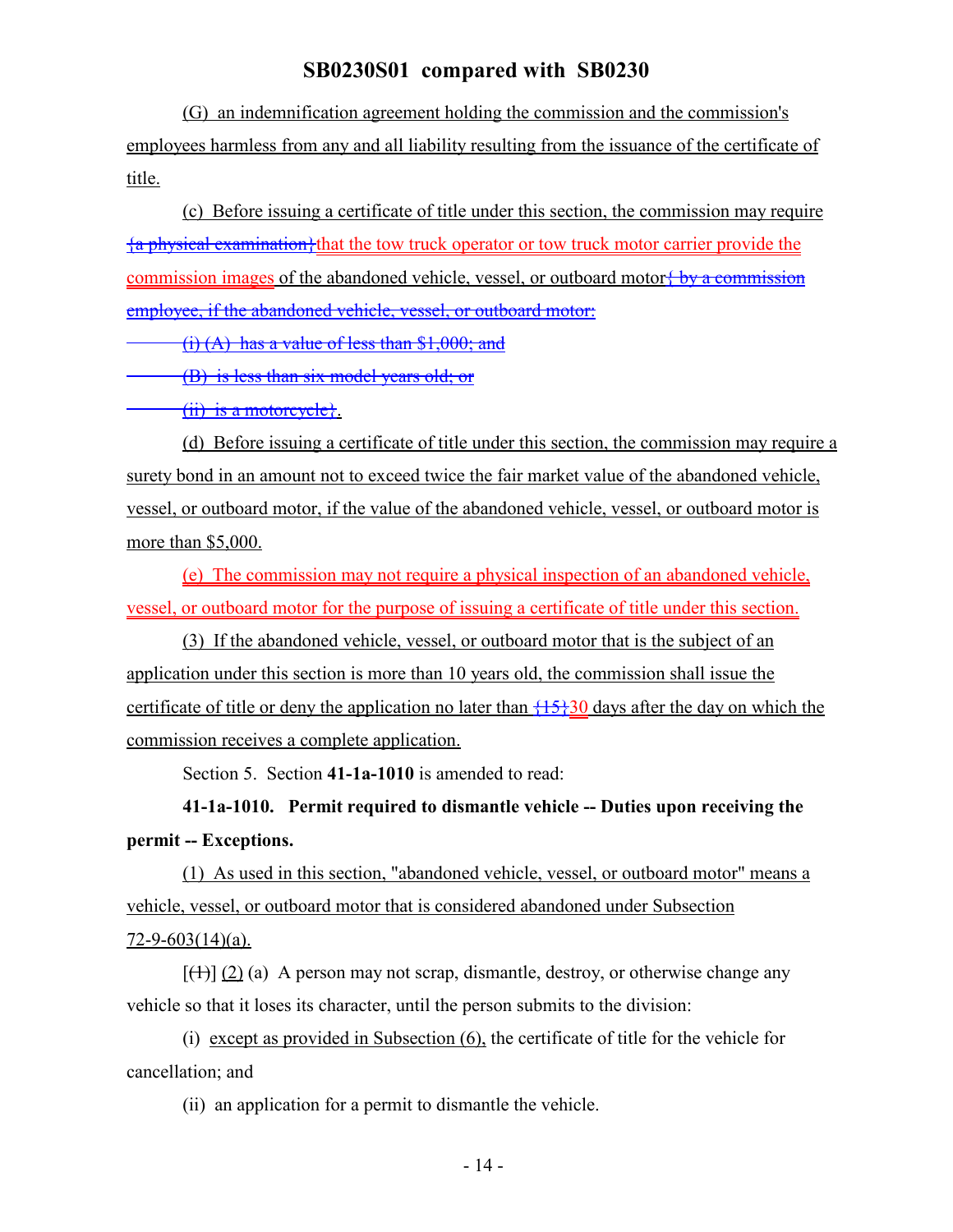(b) Upon approval of the application, the division shall issue a permit to dismantle the vehicle.

 $[\frac{1}{2}]$  (3) Except as provided in Subsection  $[\frac{1}{3}]$  (4), if a permit to dismantle is issued under this section, the vehicle shall be destroyed and may not be rebuilt or reconstructed and may not be retitled or registered.

 $[\frac{1}{3}]$  (4) A vehicle for which a permit to dismantle has been issued by the division may be retitled and the permit to dismantle rescinded if:

(a) prior to receiving a dismantling permit the vehicle had a Utah certificate of title;

(b) the vehicle has not been dismantled;

(c) an investigator for the Motor Vehicle Enforcement Division of the commission determines after a physical inspection of the vehicle that it is the same vehicle for which the permit to dismantle was issued; and

(d) the applicant pays the fee under Subsection  $[$ (4) $]$  (5).

 $[\frac{4}{3}]$  (5) The commission may collect a fee established in accordance with Section 63J-1-504 to cover the expenses of an inspection under Subsection  $\left[\left(\frac{3}{2}\right)\right]$  (4).

(6) (a) Subject to the provisions of this section and Subsection 72-9-603(14)(b), if a tow truck operator or a tow truck motor carrier lacks satisfactory documentary evidence of ownership of an abandoned vehicle, vessel, or outboard motor, and the tow truck operator or tow truck motor carrier has exhausted all typical means of obtaining documentary evidence of ownership, upon receipt of an application described in Subsection (6)(b), the division shall issue the tow truck operator or the tow truck motor carrier a permit to dismantle described in this section.

(b) An application described in Subsection (6) shall include:

(i) a court order granting the applicant title to the abandoned vehicle, vessel, or outboard motor; or

(ii) a completed form prescribed by the division that contains:

(A) a complete statement of the facts explaining the absence of a negotiable title or, for a nontitle state, current registration;

(B) an explanation of how and from whom the applicant obtained the abandoned vehicle, vessel, or outboard motor;

(C) a statement of any outstanding lien or encumbrance on the abandoned vehicle,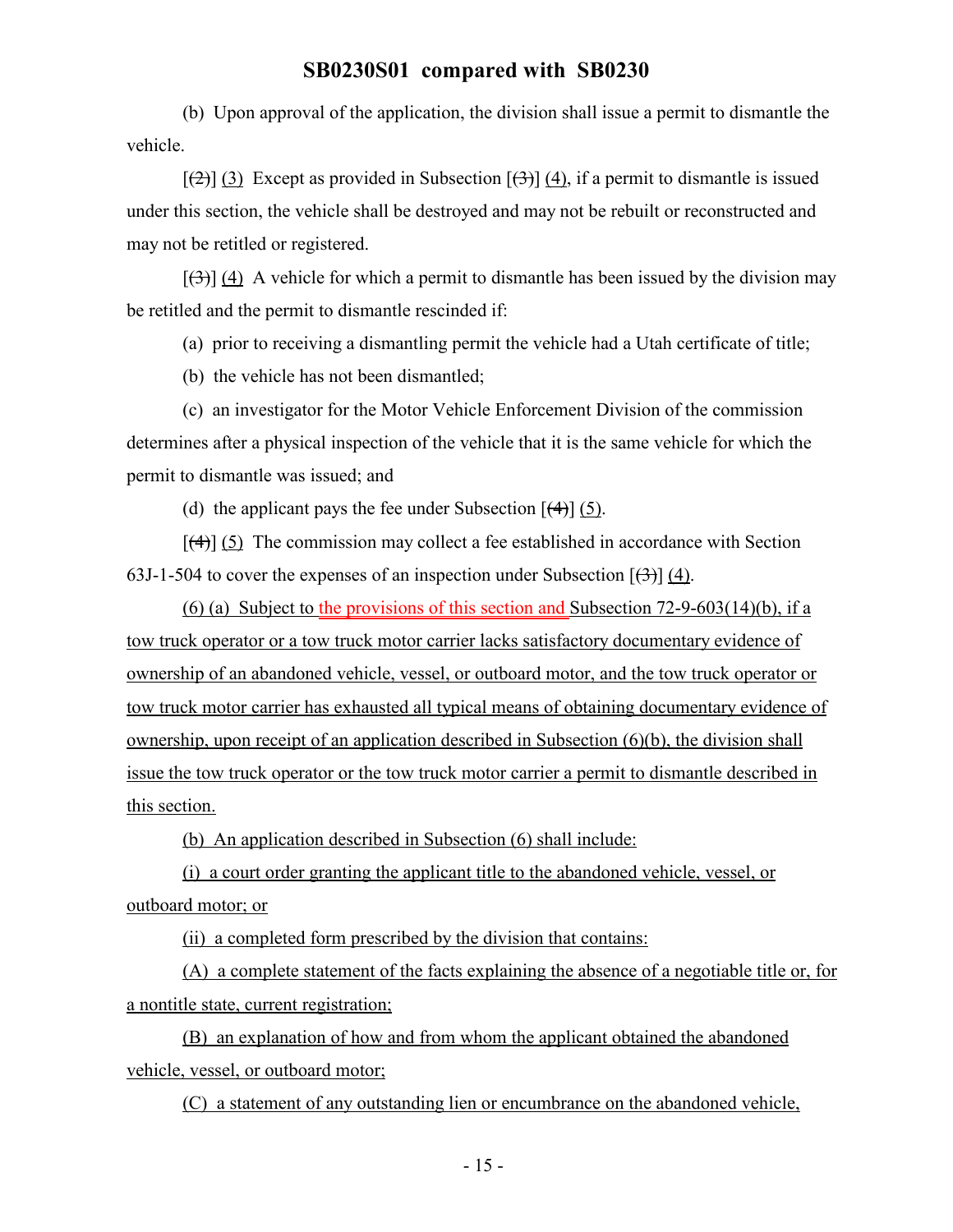vessel, or outboard motor;

(D) a statement indicating where the abandoned vehicle, vessel, or outboard motor was last titled or registered;

(E) a description of the abandoned vehicle, vessel, or outboard motor;

(F) any other information required by the division that is relevant to the acquisition or possession of the abandoned vehicle, vessel, or outboard motor; and

(G) an indemnification agreement holding the commission and the commission's employees harmless from any and all liability resulting from the issuance of the permit to dismantle.

(c) Before issuing a permit to dismantle under this subsection, the division may require  $\{a\}$  physical examination}that the tow truck operator or tow truck motor carrier provide to the division images of the abandoned vehicle, vessel, or outboard motor  $\frac{1}{2}$  by a division employee, if the abandoned vehicle, vessel, or outboard motor:

(i) (A) has a value of less than \$1,000; and

(B) is less than six model years old; or

(ii) is a motorcycle}.

(d) Before issuing a permit to dismantle under this subsection, the division may require a surety bond in an amount not to exceed twice the fair market value of the abandoned vehicle, vessel, or outboard motor, if the value of the abandoned vehicle, vessel, or outboard motor is more than \$5,000.

(e) The division may not require a physical inspection of a vehicle, vessel, or outboard motor for the purpose of issuing a permit to dismantle.

 $({e}^{i})$  The division shall issue a permit to dismantle or deny the application no later than  $\{\pm 0\}$ 30 days after the day on which the division receives a complete application under this subsection.

Section 6. Section **41-1a-1011** is amended to read:

#### **41-1a-1011. Use of dismantling permit.**

The permit to dismantle issued under Section 41-1a-1010:

(1) requires the owner to dismantle the vehicle described in the permit unless the vehicle is retitled as provided in Subsection 41-1a-1010 $\left[\left(3\right)\right]$  $(4)$ ; and

(2) entitles the owner of the vehicle to transport the vehicle to the place of business of a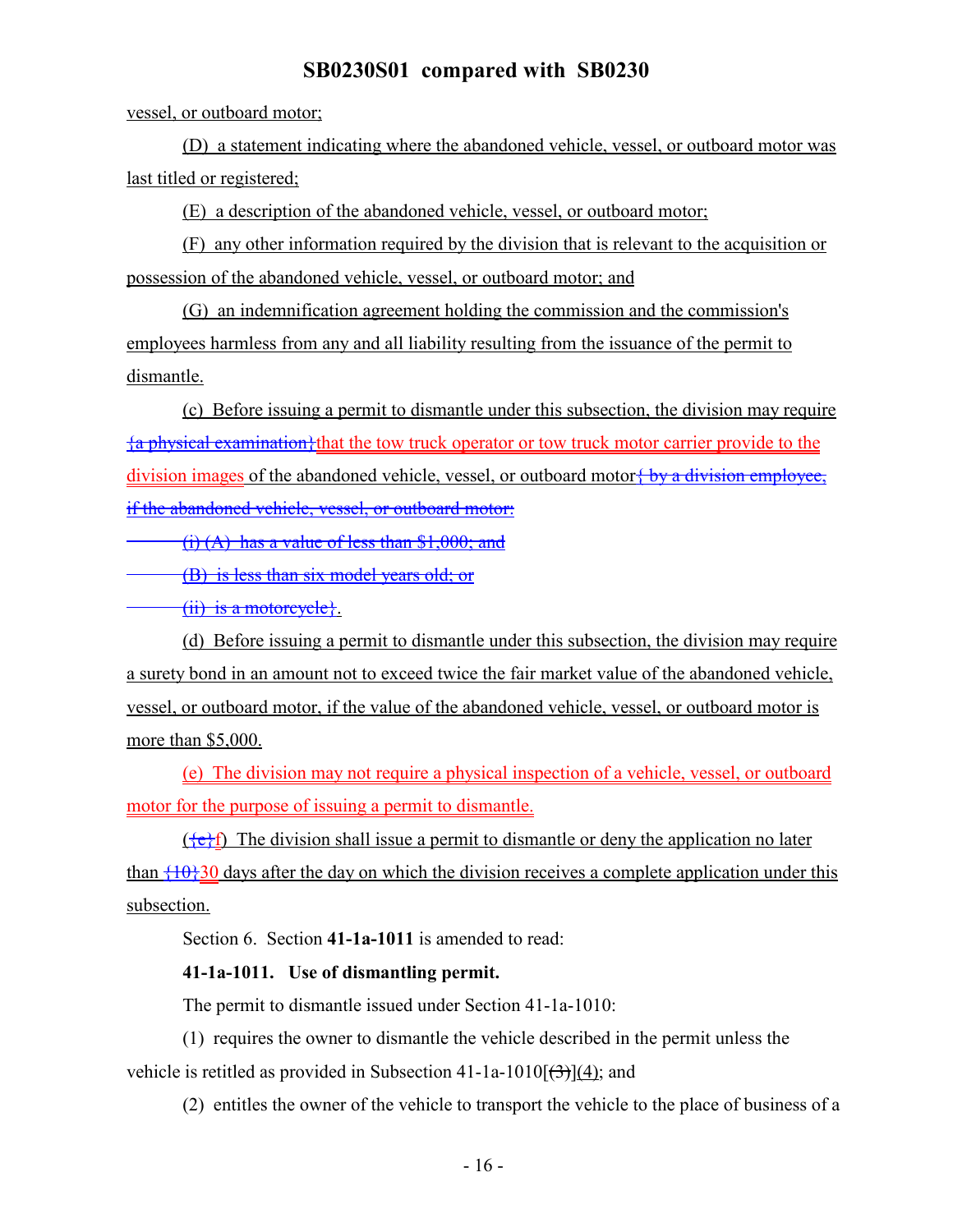dismantler, crusher, or salvage dealer licensed under the provisions of Title 41, Chapter 3, Part 2, Licensing.

Section 7. Section **41-6a-102** is amended to read:

#### **41-6a-102. Definitions.**

As used in this chapter:

(1) "Alley" means a street or highway intended to provide access to the rear or side of lots or buildings in urban districts and not intended for through vehicular traffic.

(2) "All-terrain type I vehicle" means the same as that term is defined in Section 41-22-2.

(3) "Authorized emergency vehicle" includes:

- (a) fire department vehicles;
- (b) police vehicles;

(c) ambulances; and

(d) other publicly or privately owned vehicles as designated by the commissioner of the Department of Public Safety.

(4) "Autocycle" means the same as that term is defined in Section 53-3-102.

- (5) (a) "Bicycle" means a wheeled vehicle:
- (i) propelled by human power by feet or hands acting upon pedals or cranks;
- (ii) with a seat or saddle designed for the use of the operator;
- (iii) designed to be operated on the ground; and
- (iv) whose wheels are not less than 14 inches in diameter.
- (b) "Bicycle" includes an electric assisted bicycle.
- (c) "Bicycle" does not include scooters and similar devices.
- (6) (a) "Bus" means a motor vehicle:

(i) designed for carrying more than 15 passengers and used for the transportation of persons; or

- (ii) designed and used for the transportation of persons for compensation.
- (b) "Bus" does not include a taxicab.

(7) (a) "Circular intersection" means an intersection that has an island, generally circular in design, located in the center of the intersection where traffic passes to the right of the island.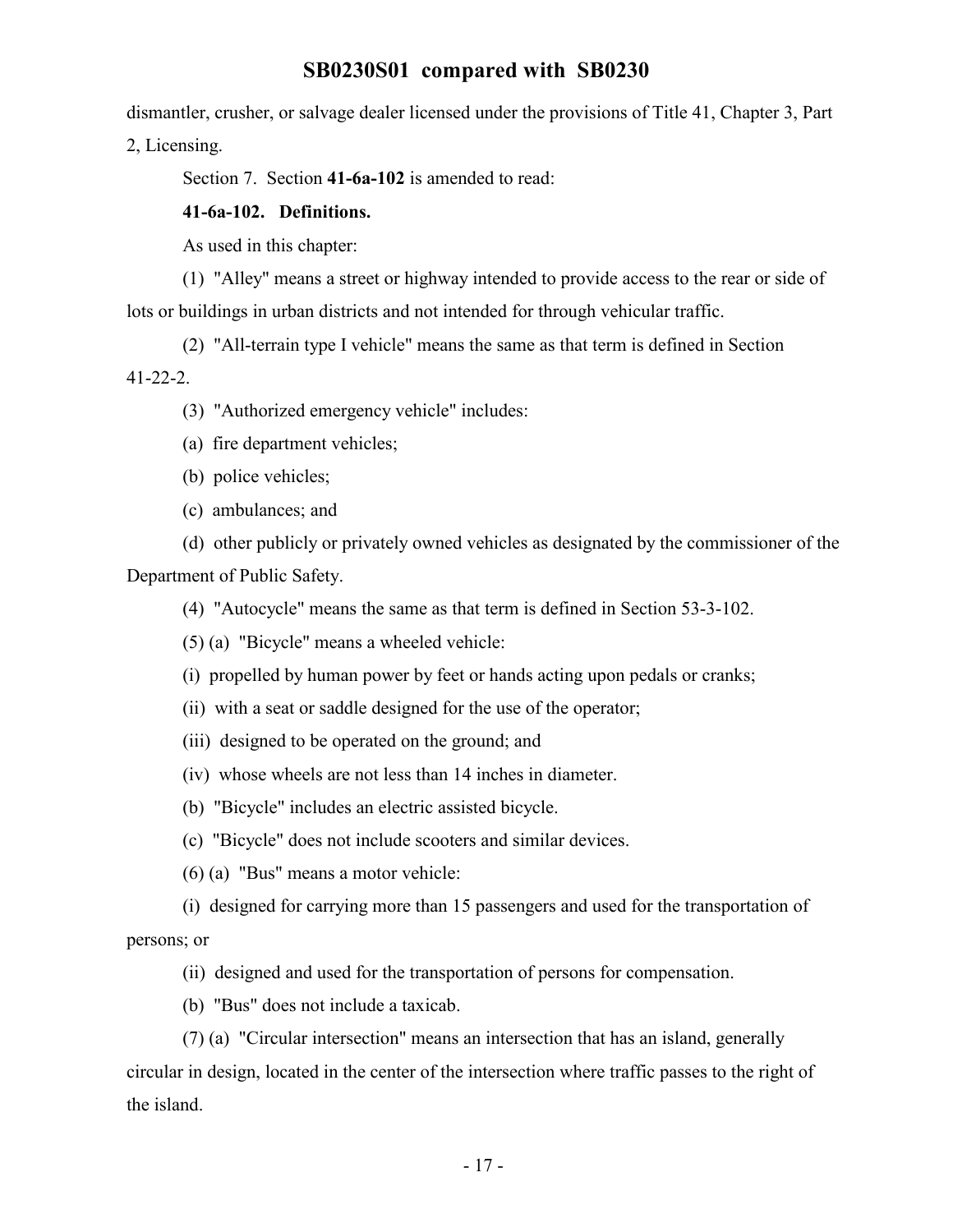(b) "Circular intersection" includes:

(i) roundabouts;

(ii) rotaries; and

(iii) traffic circles.

(8) "Class 1 electric assisted bicycle" means an electric assisted bicycle described in Subsection  $(17)(d)(i)$ .

(9) "Class 2 electric assisted bicycle" means an electric assisted bicycle described in Subsection  $(17)(d)(ii)$ .

(10) "Class 3 electric assisted bicycle" means an electric assisted bicycle described in Subsection  $(17)(d)(iii)$ .

(11) "Commissioner" means the commissioner of the Department of Public Safety.

(12) "Controlled-access highway" means a highway, street, or roadway:

(a) designed primarily for through traffic; and

(b) to or from which owners or occupants of abutting lands and other persons have no legal right of access, except at points as determined by the highway authority having jurisdiction over the highway, street, or roadway.

(13) "Crosswalk" means:

(a) that part of a roadway at an intersection included within the connections of the lateral lines of the sidewalks on opposite sides of the highway measured from:

(i) (A) the curbs; or

(B) in the absence of curbs, from the edges of the traversable roadway; and

(ii) in the absence of a sidewalk on one side of the roadway, that part of a roadway included within the extension of the lateral lines of the existing sidewalk at right angles to the centerline; or

(b) any portion of a roadway at an intersection or elsewhere distinctly indicated for pedestrian crossing by lines or other markings on the surface.

(14) "Department" means the Department of Public Safety.

(15) "Direct supervision" means oversight at a distance within which:

(a) visual contact is maintained; and

(b) advice and assistance can be given and received.

(16) "Divided highway" means a highway divided into two or more roadways by: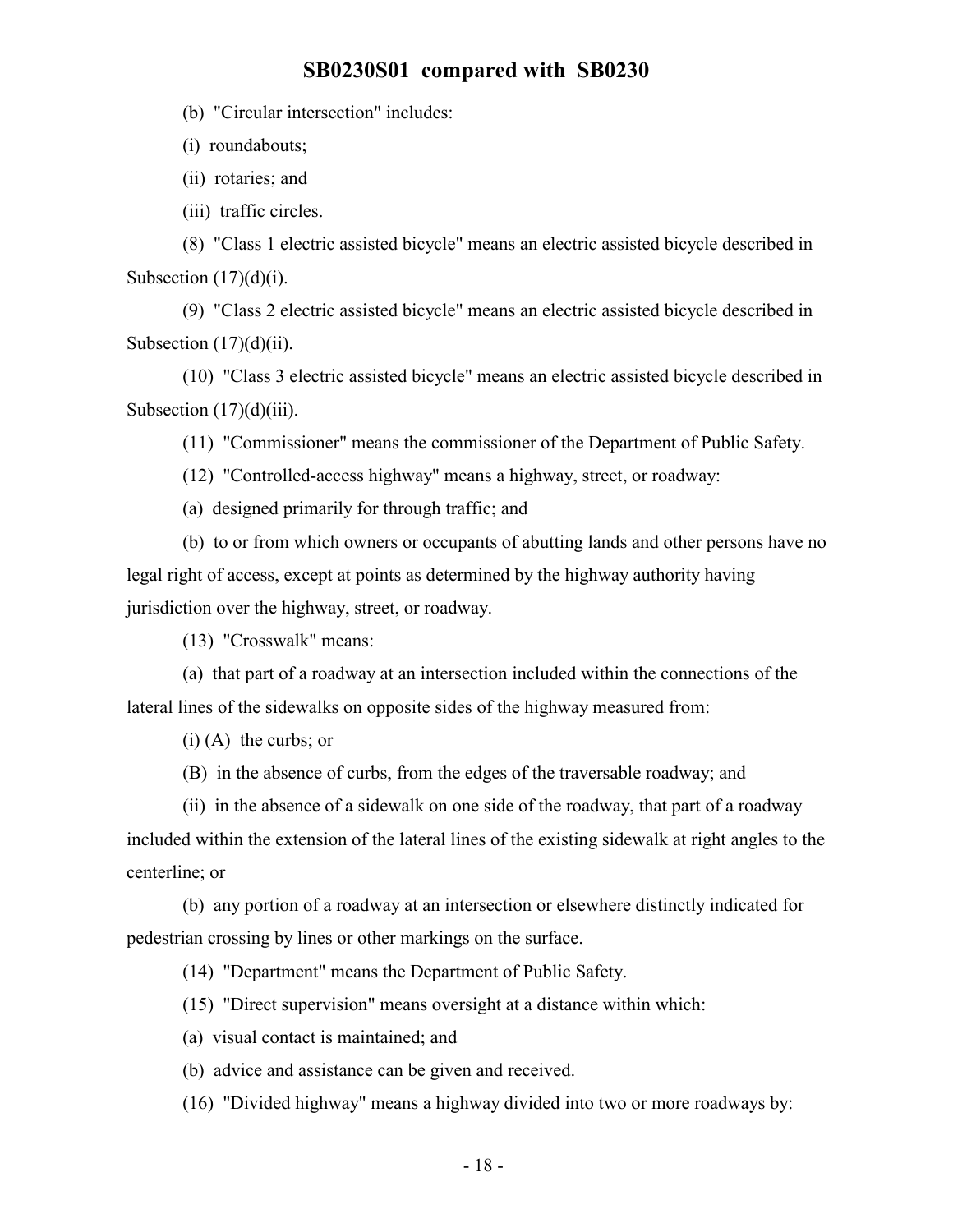(a) an unpaved intervening space;

(b) a physical barrier; or

(c) a clearly indicated dividing section constructed to impede vehicular traffic.

(17) "Electric assisted bicycle" means a bicycle with an electric motor that:

(a) has a power output of not more than 750 watts;

(b) has fully operable pedals on permanently affixed cranks;

(c) is fully operable as a bicycle without the use of the electric motor; and

(d) is one of the following:

(i) an electric assisted bicycle equipped with a motor or electronics that:

(A) provides assistance only when the rider is pedaling; and

(B) ceases to provide assistance when the bicycle reaches the speed of 20 miles per hour;

(ii) an electric assisted bicycle equipped with a motor or electronics that:

(A) may be used exclusively to propel the bicycle; and

(B) is not capable of providing assistance when the bicycle reaches the speed of 20 miles per hour; or

(iii) an electric assisted bicycle equipped with a motor or electronics that:

(A) provides assistance only when the rider is pedaling;

(B) ceases to provide assistance when the bicycle reaches the speed of 28 miles per hour; and

(C) is equipped with a speedometer.

(18) (a) "Electric personal assistive mobility device" means a self-balancing device with:

(i) two nontandem wheels in contact with the ground;

(ii) a system capable of steering and stopping the unit under typical operating conditions;

(iii) an electric propulsion system with average power of one horsepower or 750 watts;

(iv) a maximum speed capacity on a paved, level surface of 12.5 miles per hour; and

(v) a deck design for a person to stand while operating the device.

(b) "Electric personal assistive mobility device" does not include a wheelchair.

(19) "Explosives" means a chemical compound or mechanical mixture commonly used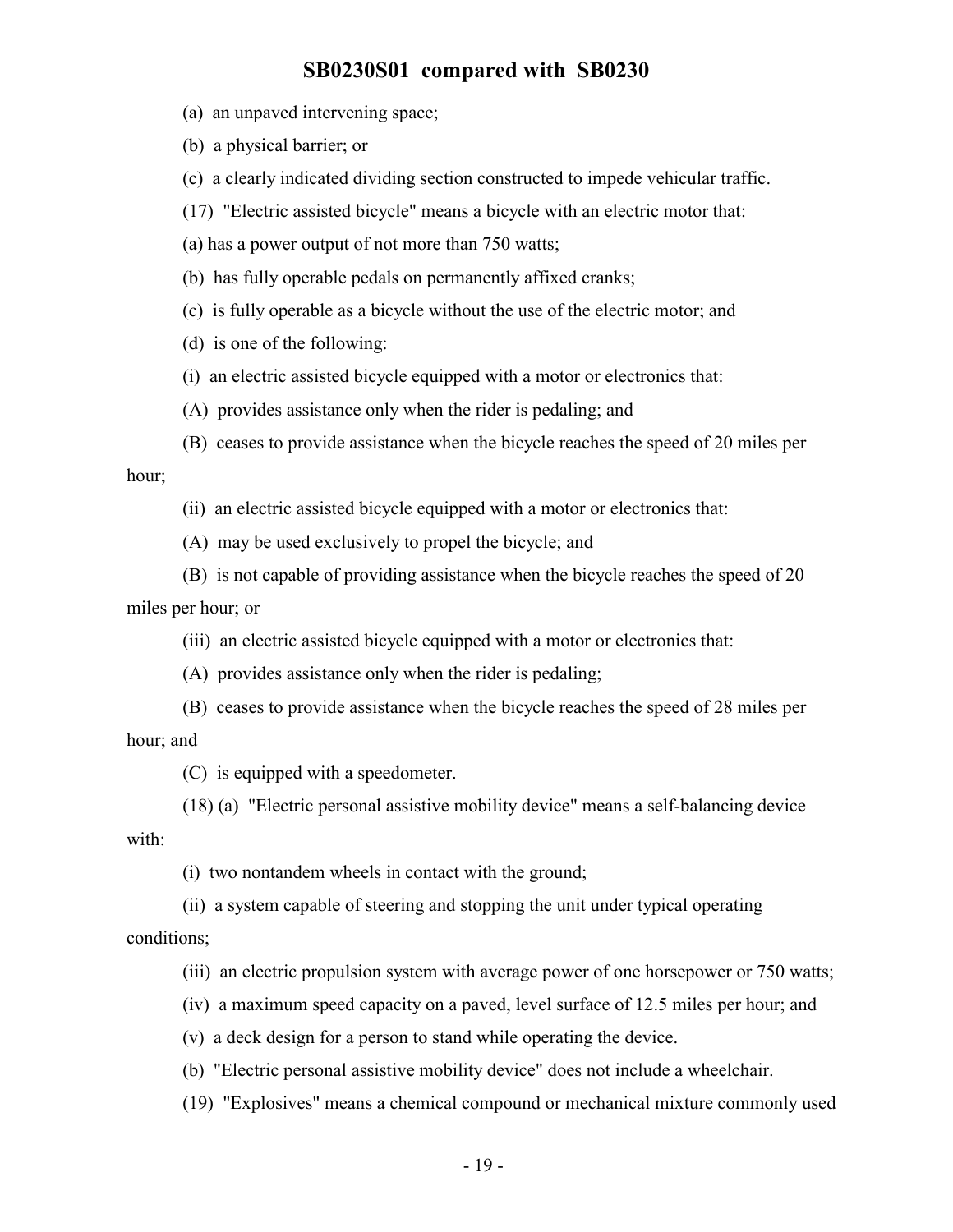or intended for the purpose of producing an explosion and that contains any oxidizing and combustive units or other ingredients in proportions, quantities, or packing so that an ignition by fire, friction, concussion, percussion, or detonator of any part of the compound or mixture may cause a sudden generation of highly heated gases, and the resultant gaseous pressures are capable of producing destructive effects on contiguous objects or of causing death or serious bodily injury.

(20) "Farm tractor" means a motor vehicle designed and used primarily as a farm implement, for drawing plows, mowing machines, and other implements of husbandry.

(21) "Flammable liquid" means a liquid that has a flashpoint of 100 degrees F. or less, as determined by a tagliabue or equivalent closed-cup test device.

(22) "Freeway" means a controlled-access highway that is part of the interstate system as defined in Section 72-1-102.

(23) (a) "Golf cart" means a device that:

(i) is designed for transportation by players on a golf course;

(ii) has not less than three wheels in contact with the ground;

- (iii) has an unladen weight of less than 1,800 pounds;
- (iv) is designed to operate at low speeds; and
- (v) is designed to carry not more than six persons including the driver.
- (b) "Golf cart" does not include:
- (i) a low-speed vehicle or an off-highway vehicle;
- (ii) a motorized wheelchair;
- (iii) an electric personal assistive mobility device;
- (iv) an electric assisted bicycle;
- (v) a motor assisted scooter;
- (vi) a personal delivery device, as defined in Section 41-6a-1119; or
- (vii) a mobile carrier, as defined in Section 41-6a-1120.

(24) "Gore area" means the area delineated by two solid white lines that is between a continuing lane of a through roadway and a lane used to enter or exit the continuing lane including similar areas between merging or splitting highways.

(25) "Gross weight" means the weight of a vehicle without a load plus the weight of any load on the vehicle.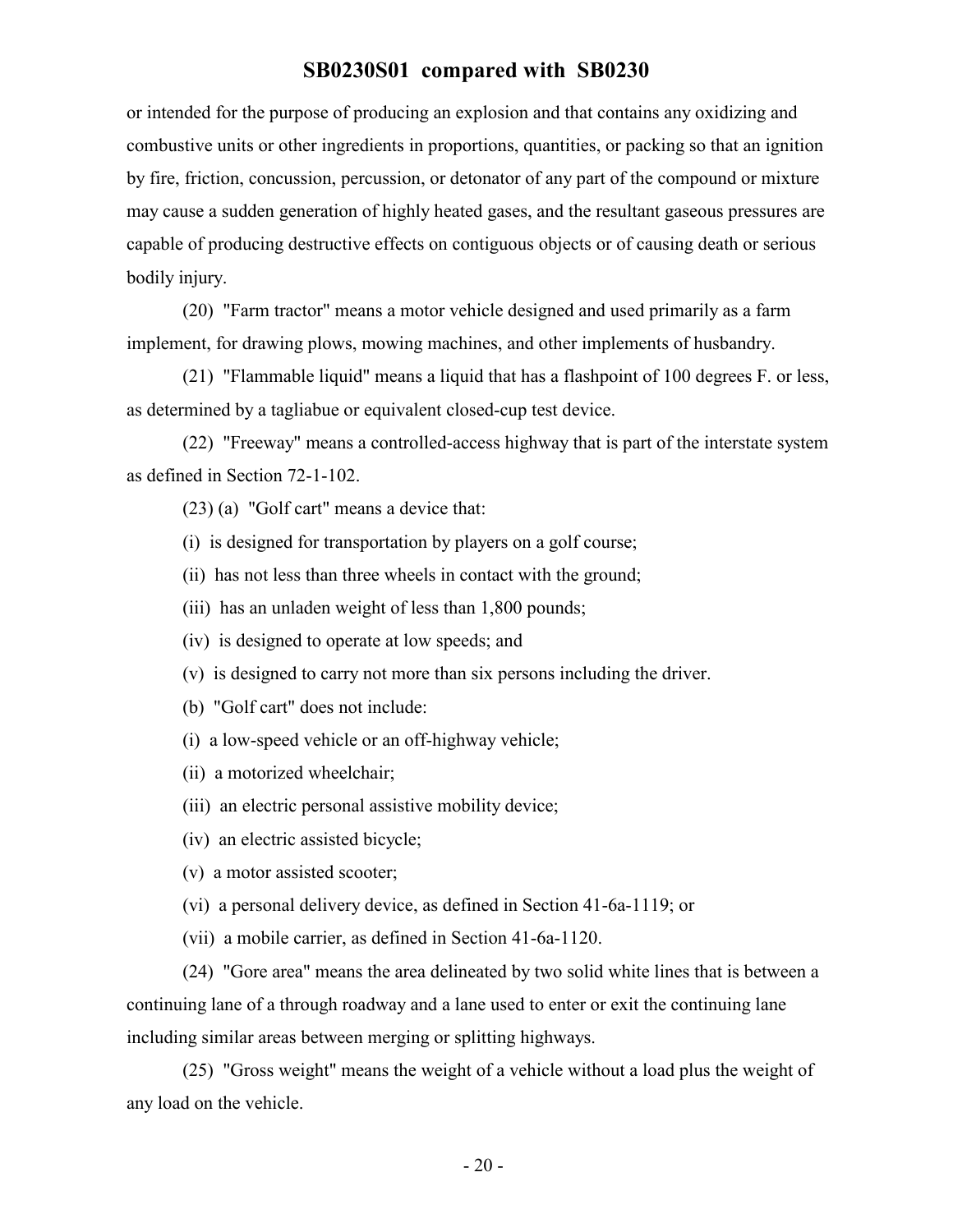(26) "Highway" means the entire width between property lines of every way or place of any nature when any part of it is open to the use of the public as a matter of right for vehicular travel.

(27) "Highway authority" means the same as that term is defined in Section 72-1-102.

(28) (a) "Intersection" means the area embraced within the prolongation or connection of the lateral curblines, or, if none, then the lateral boundary lines of the roadways of two or more highways that join one another.

(b) Where a highway includes two roadways 30 feet or more apart:

(i) every crossing of each roadway of the divided highway by an intersecting highway is a separate intersection; and

(ii) if the intersecting highway also includes two roadways 30 feet or more apart, then every crossing of two roadways of the highways is a separate intersection.

(c) "Intersection" does not include the junction of an alley with a street or highway.

(29) "Island" means an area between traffic lanes or at an intersection for control of vehicle movements or for pedestrian refuge designated by:

(a) pavement markings, which may include an area designated by two solid yellow lines surrounding the perimeter of the area;

(b) channelizing devices;

(c) curbs;

(d) pavement edges; or

(e) other devices.

(30) "Lane filtering" means, when operating a motorcycle other than an autocycle, the act of overtaking and passing another vehicle that is stopped in the same direction of travel in the same lane.

(31) "Law enforcement agency" means the same as that term is as defined in Section 53-1-102.

(32) "Limited access highway" means a highway:

(a) that is designated specifically for through traffic; and

(b) over, from, or to which neither owners nor occupants of abutting lands nor other persons have any right or easement, or have only a limited right or easement of access, light, air, or view.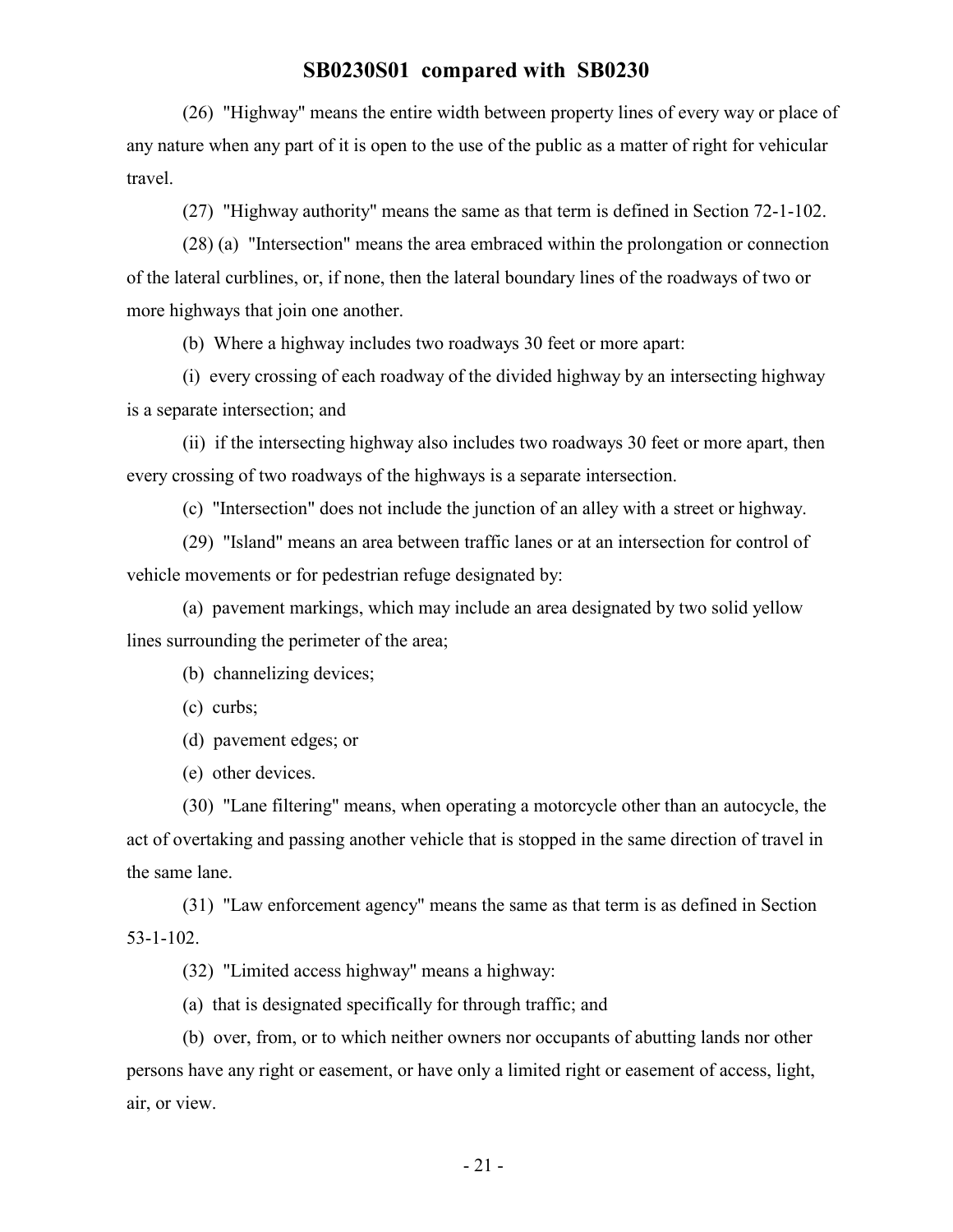(33) "Local highway authority" means the legislative, executive, or governing body of a county, municipal, or other local board or body having authority to enact laws relating to traffic under the constitution and laws of the state.

(34) (a) "Low-speed vehicle" means a four wheeled electric motor vehicle that:

(i) is designed to be operated at speeds of not more than 25 miles per hour; and

(ii) has a capacity of not more than six passengers, including a conventional driver or fallback-ready user if on board the vehicle, as those terms are defined in Section 41-26-102.1.

(b) "Low-speed vehicle" does not include a golfcart or an off-highway vehicle.

(35) "Metal tire" means a tire, the surface of which in contact with the highway is wholly or partly of metal or other hard nonresilient material.

(36) (a) "Mini-motorcycle" means a motorcycle or motor-driven cycle that has a seat or saddle that is less than 24 inches from the ground as measured on a level surface with properly inflated tires.

(b) "Mini-motorcycle" does not include a moped or a motor assisted scooter.

(c) "Mini-motorcycle" does not include a motorcycle that is:

(i) designed for off-highway use; and

(ii) registered as an off-highway vehicle under Section 41-22-3.

(37) "Mobile home" means:

(a) a trailer or semitrailer that is:

(i) designed, constructed, and equipped as a dwelling place, living abode, or sleeping place either permanently or temporarily; and

(ii) equipped for use as a conveyance on streets and highways; or

(b) a trailer or a semitrailer whose chassis and exterior shell is designed and

constructed for use as a mobile home, as defined in Subsection (37)(a), but that is instead used permanently or temporarily for:

(i) the advertising, sale, display, or promotion of merchandise or services; or

(ii) any other commercial purpose except the transportation of property for hire or the transportation of property for distribution by a private carrier.

(38) (a) "Moped" means a motor-driven cycle having:

(i) pedals to permit propulsion by human power; and

(ii) a motor that: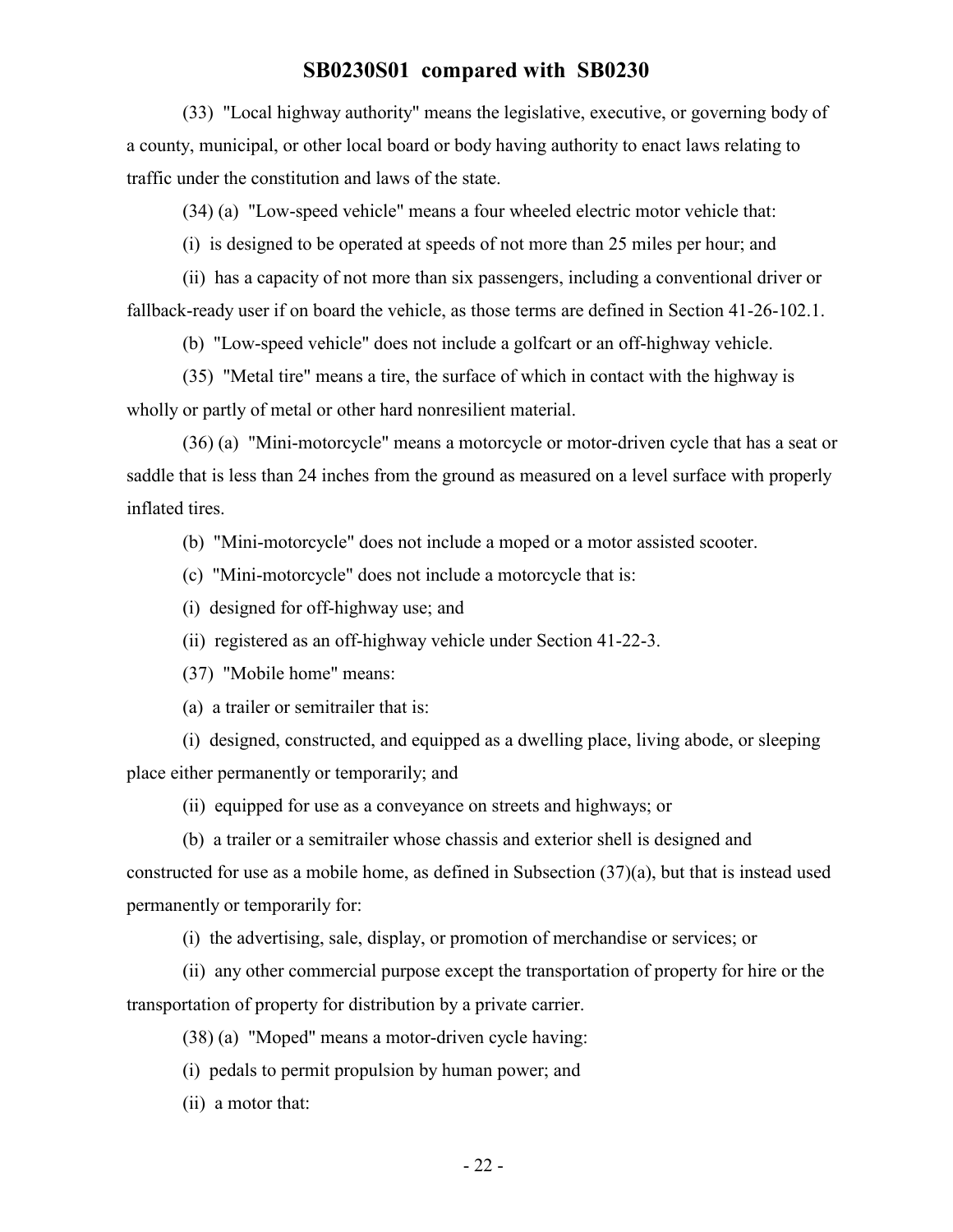(A) produces not more than two brake horsepower; and

(B) is not capable of propelling the cycle at a speed in excess of 30 miles per hour on level ground.

(b) If an internal combustion engine is used, the displacement may not exceed 50 cubic centimeters and the moped shall have a power drive system that functions directly or automatically without clutching or shifting by the operator after the drive system is engaged.

(c) "Moped" does not include:

(i) an electric assisted bicycle; or

(ii) a motor assisted scooter.

(39) (a) "Motor assisted scooter" means a self-propelled device with:

(i) at least two wheels in contact with the ground;

(ii) a braking system capable of stopping the unit under typical operating conditions;

(iii) an electric motor not exceeding 2,000 watts;

(iv) either:

(A) handlebars and a deck design for a person to stand while operating the device; or

(B) handlebars and a seat designed for a person to sit, straddle, or stand while operating the device;

(v) a design for the ability to be propelled by human power alone; and

(vi) a maximum speed of 20 miles per hour on a paved level surface.

(b) "Motor assisted scooter" does not include:

(i) an electric assisted bicycle; or

(ii) a motor-driven cycle.

(40) (a) "Motor vehicle" means a vehicle that is self-propelled and a vehicle that is

propelled by electric power obtained from overhead trolley wires, but not operated upon rails.

(b) "Motor vehicle" does not include:

(i) vehicles moved solely by human power;

(ii) motorized wheelchairs;

(iii) an electric personal assistive mobility device;

(iv) an electric assisted bicycle;

(v) a motor assisted scooter;

(vi) a personal delivery device, as defined in Section 41-6a-1119; or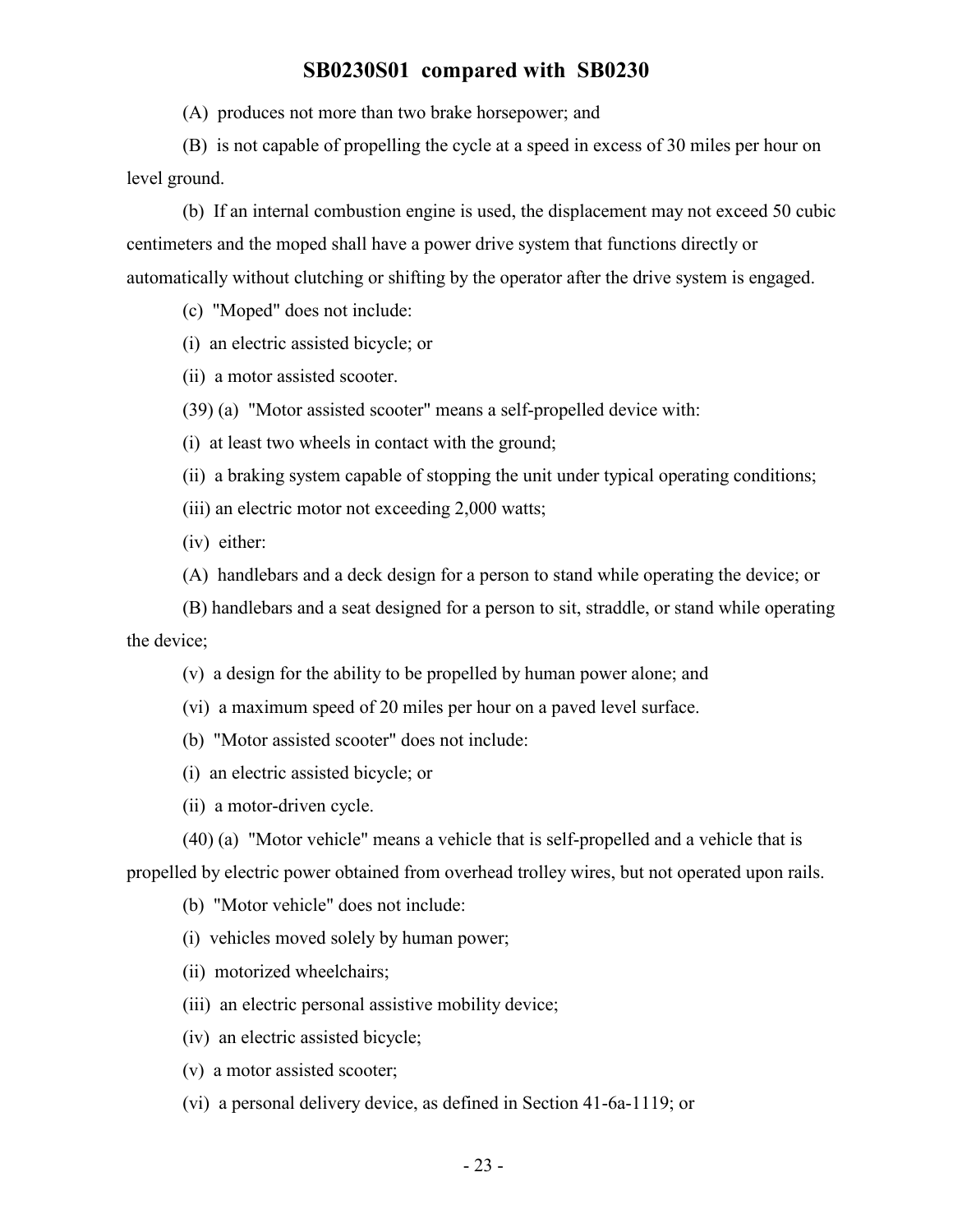(vii) a mobile carrier, as defined in Section 41-6a-1120.

(41) "Motorcycle" means:

(a) a motor vehicle, other than a tractor, having a seat or saddle for the use of the rider and designed to travel with not more than three wheels in contact with the ground; or

(b) an autocycle.

(42) (a) "Motor-driven cycle" means a motorcycle, moped, and a motorized bicycle having:

(i) an engine with less than 150 cubic centimeters displacement; or

(ii) a motor that produces not more than five horsepower.

(b) "Motor-driven cycle" does not include:

(i) an electric personal assistive mobility device;

(ii) a motor assisted scooter; or

(iii) an electric assisted bicycle.

(43) "Off-highway implement of husbandry" means the same as that term is defined under Section 41-22-2.

(44) "Off-highway vehicle" means the same as that term is defined under Section 41-22-2.

(45) "Operate" means the same as that term is defined in Section 41-1a-102.

(46) "Operator" means:

(a) a human driver, as defined in Section 41-26-102.1, that operates a vehicle; or

(b) an automated driving system, as defined in Section 41-26-102.1, that operates a vehicle.

(47) (a) "Park" or "parking" means the standing of a vehicle, whether the vehicle is occupied or not.

(b) "Park" or "parking" does not include:

(i) the standing of a vehicle temporarily for the purpose of and while actually engaged in loading or unloading property or passengers; or

(ii) a motor vehicle with an engaged automated driving system that has achieved a minimal risk condition, as those terms are defined in Section 41-26-102.1.

(48) "Peace officer" means a peace officer authorized under Title 53, Chapter 13, Peace Officer Classifications, to direct or regulate traffic or to make arrests for violations of traffic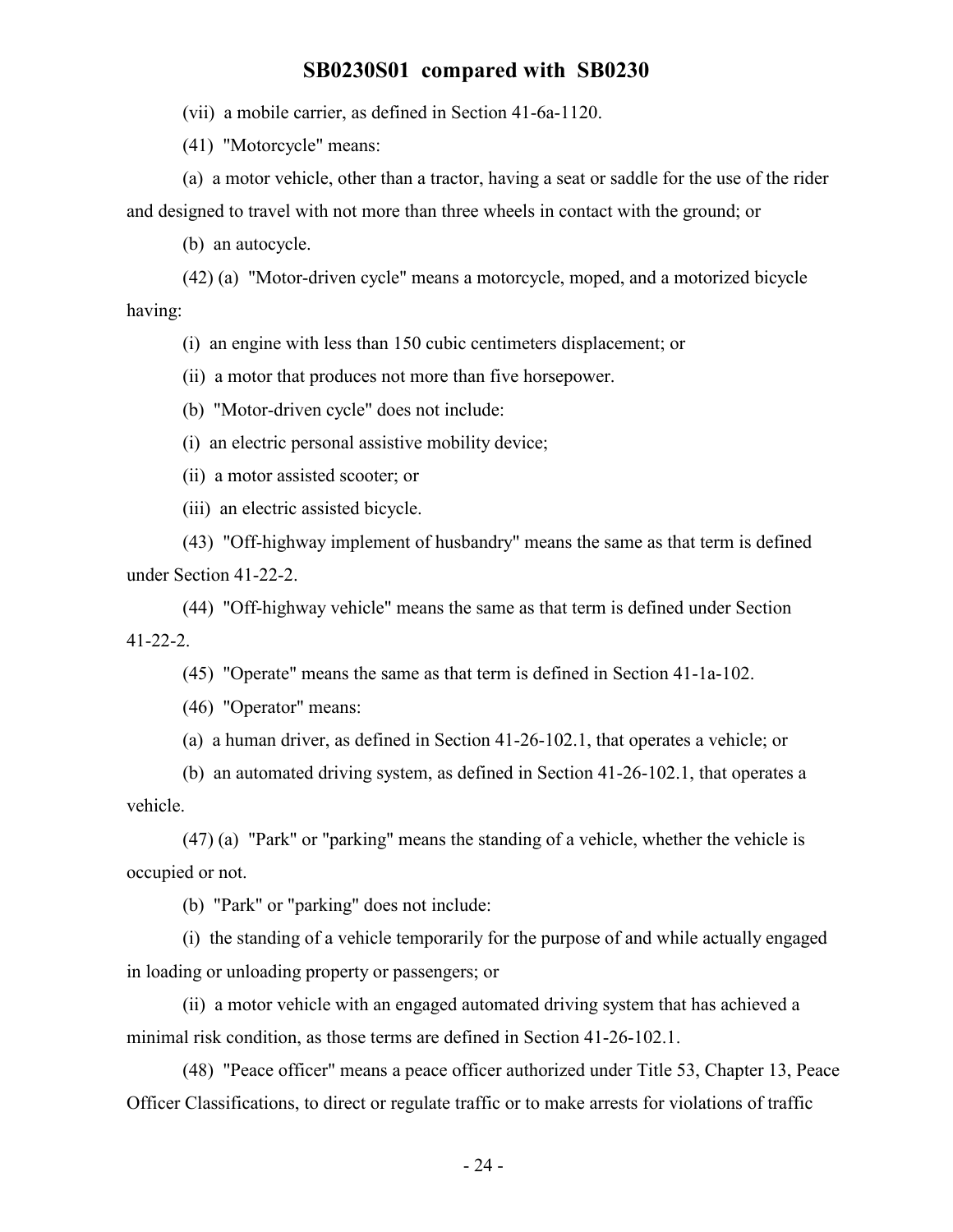laws.

(49) "Pedestrian" means a person traveling:

(a) on foot; or

(b) in a wheelchair.

(50) "Pedestrian traffic-control signal" means a traffic-control signal used to regulate pedestrians.

(51) "Person" means a natural person, firm, copartnership, association, corporation, business trust, estate, trust, partnership, limited liability company, association, joint venture, governmental agency, public corporation, or any other legal or commercial entity.

(52) "Pole trailer" means a vehicle without motive power:

(a) designed to be drawn by another vehicle and attached to the towing vehicle by means of a reach, or pole, or by being boomed or otherwise secured to the towing vehicle; and

(b) that is ordinarily used for transporting long or irregular shaped loads including poles, pipes, or structural members generally capable of sustaining themselves as beams between the supporting connections.

(53) "Private road or driveway" means every way or place in private ownership and used for vehicular travel by the owner and those having express or implied permission from the owner, but not by other persons.

(54) "Railroad" means a carrier of persons or property upon cars operated on stationary rails.

(55) "Railroad sign or signal" means a sign, signal, or device erected by authority of a public body or official or by a railroad and intended to give notice of the presence of railroad tracks or the approach of a railroad train.

(56) "Railroad train" means a locomotive propelled by any form of energy, coupled with or operated without cars, and operated upon rails.

(57) "Right-of-way" means the right of one vehicle or pedestrian to proceed in a lawful manner in preference to another vehicle or pedestrian approaching under circumstances of direction, speed, and proximity that give rise to danger of collision unless one grants precedence to the other.

(58) (a) "Roadway" means that portion of highway improved, designed, or ordinarily used for vehicular travel.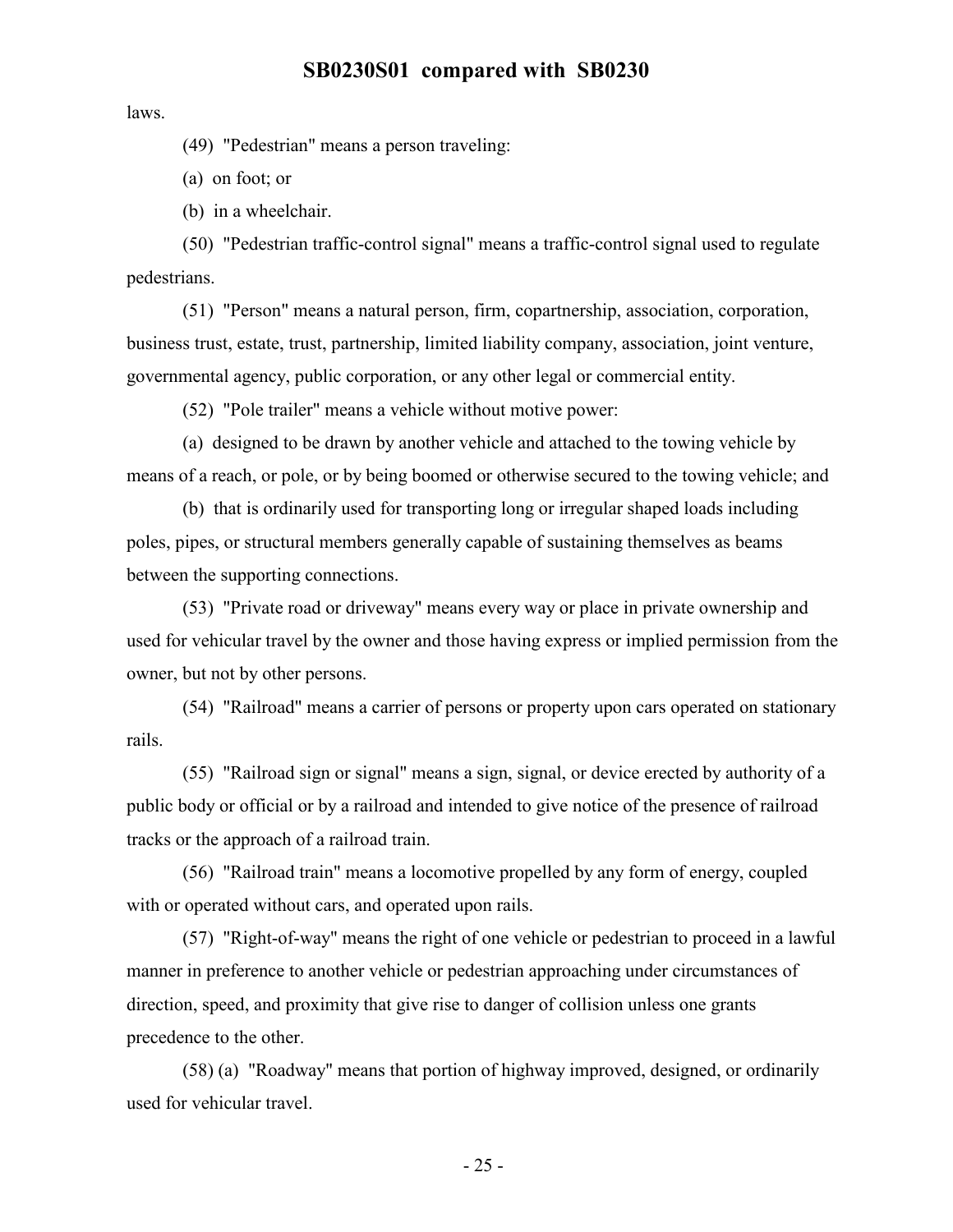(b) "Roadway" does not include the sidewalk, berm, or shoulder, even though any of them are used by persons riding bicycles or other human-powered vehicles.

(c) "Roadway" refers to any roadway separately but not to all roadways collectively, if a highway includes two or more separate roadways.

(59) "Safety zone" means the area or space officially set apart within a roadway for the exclusive use of pedestrians and that is protected, marked, or indicated by adequate signs as to be plainly visible at all times while set apart as a safety zone.

(60) (a) "School bus" means a motor vehicle that:

(i) complies with the color and identification requirements of the most recent edition of "Minimum Standards for School Buses"; and

(ii) is used to transport school children to or from school or school activities.

(b) "School bus" does not include a vehicle operated by a common carrier in transportation of school children to or from school or school activities.

(61) (a) "Semitrailer" means a vehicle with or without motive power:

(i) designed for carrying persons or property and for being drawn by a motor vehicle; and

(ii) constructed so that some part of its weight and that of its load rests on or is carried by another vehicle.

(b) "Semitrailer" does not include a pole trailer.

(62) "Shoulder area" means:

(a) that area of the hard-surfaced highway separated from the roadway by a pavement edge line as established in the current approved "Manual on Uniform Traffic Control Devices"; or

(b) that portion of the road contiguous to the roadway for accommodation of stopped vehicles, for emergency use, and for lateral support.

(63) "Sidewalk" means that portion of a street between the curb lines, or the lateral lines of a roadway, and the adjacent property lines intended for the use of pedestrians.

(64) "Solid rubber tire" means a tire of rubber or other resilient material that does not depend on compressed air for the support of the load.

(65) "Stand" or "standing" means the temporary halting of a vehicle, whether occupied or not, for the purpose of and while actually engaged in receiving or discharging passengers.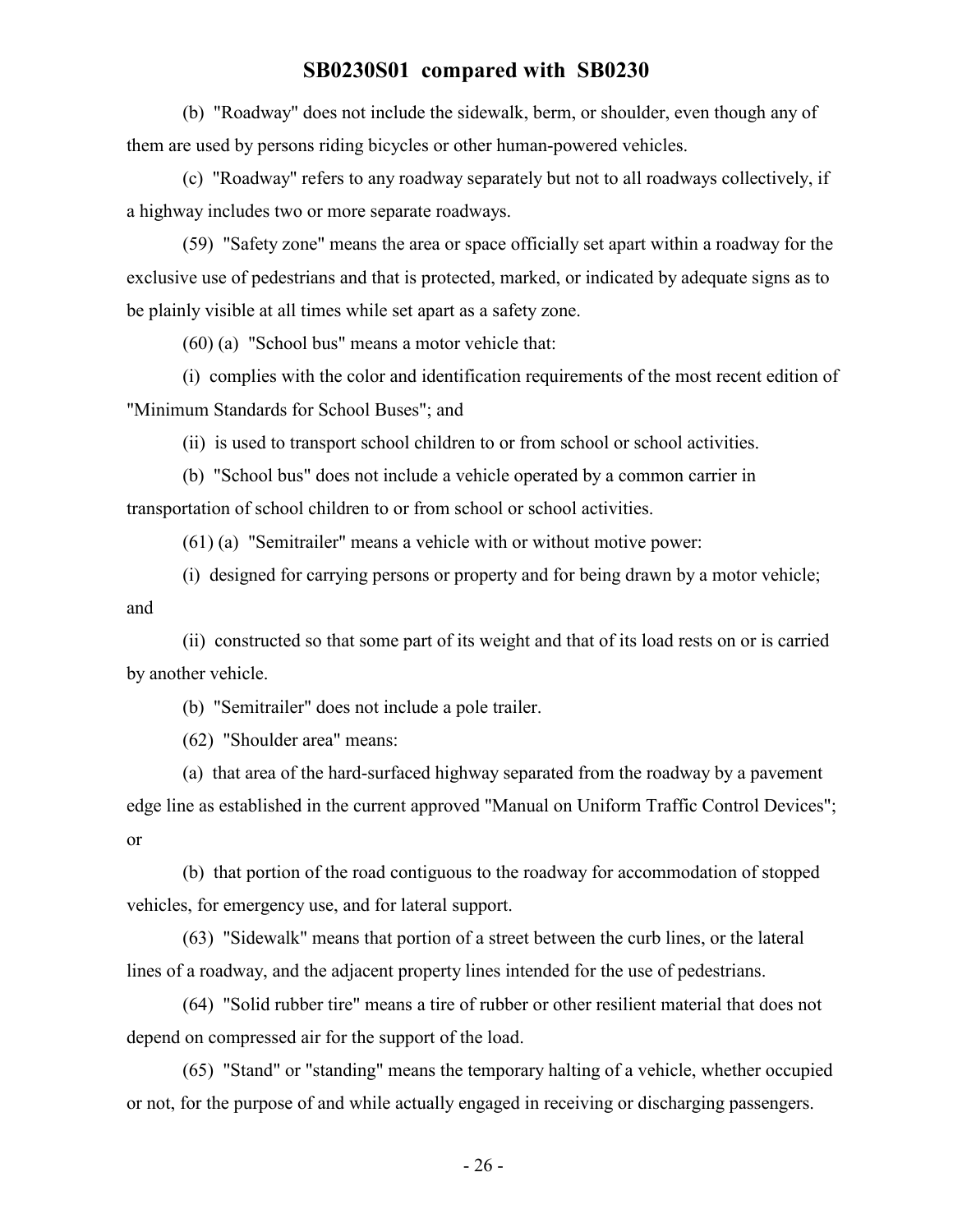(66) "Stop" when required means complete cessation from movement.

(67) "Stop" or "stopping" when prohibited means any halting even momentarily of a vehicle, whether occupied or not, except when:

(a) necessary to avoid conflict with other traffic; or

(b) in compliance with the directions of a peace officer or traffic-control device.

(68) "Street-legal all-terrain vehicle" or "street-legal ATV" means an all-terrain type I vehicle, all-terrain type II vehicle, or all-terrain type III vehicle, that is modified to meet the requirements of Section 41-6a-1509 to operate on highways in the state in accordance with Section 41-6a-1509.

(69) "Tow truck motor carrier" means the same as that term is defined in Section 72-9-102.

(70) "Tow truck operator" means the same as that term is defined in Section 72-9-102.

 $[(69)]$  (71) "Traffic" means pedestrians, ridden or herded animals, vehicles, and other conveyances either singly or together while using any highway for the purpose of travel.

 $[(70)]$  (72) "Traffic signal preemption device" means an instrument or mechanism designed, intended, or used to interfere with the operation or cycle of a traffic-control signal.

 $[(71)]$  (73) "Traffic-control device" means a sign, signal, marking, or device not inconsistent with this chapter placed or erected by a highway authority for the purpose of regulating, warning, or guiding traffic.

 $[ (72) ]$  (74) "Traffic-control signal" means a device, whether manually, electrically, or mechanically operated, by which traffic is alternately directed to stop and permitted to proceed.

 $[ (73) ] (75)$  (a) "Trailer" means a vehicle with or without motive power designed for carrying persons or property and for being drawn by a motor vehicle and constructed so that no part of its weight rests upon the towing vehicle.

(b) "Trailer" does not include a pole trailer.

 $[ (74) ]$  (76) "Truck" means a motor vehicle designed, used, or maintained primarily for the transportation of property.

 $[ (75) ] (77)$  "Truck tractor" means a motor vehicle:

(a) designed and used primarily for drawing other vehicles; and

(b) constructed to carry a part of the weight of the vehicle and load drawn by the truck tractor.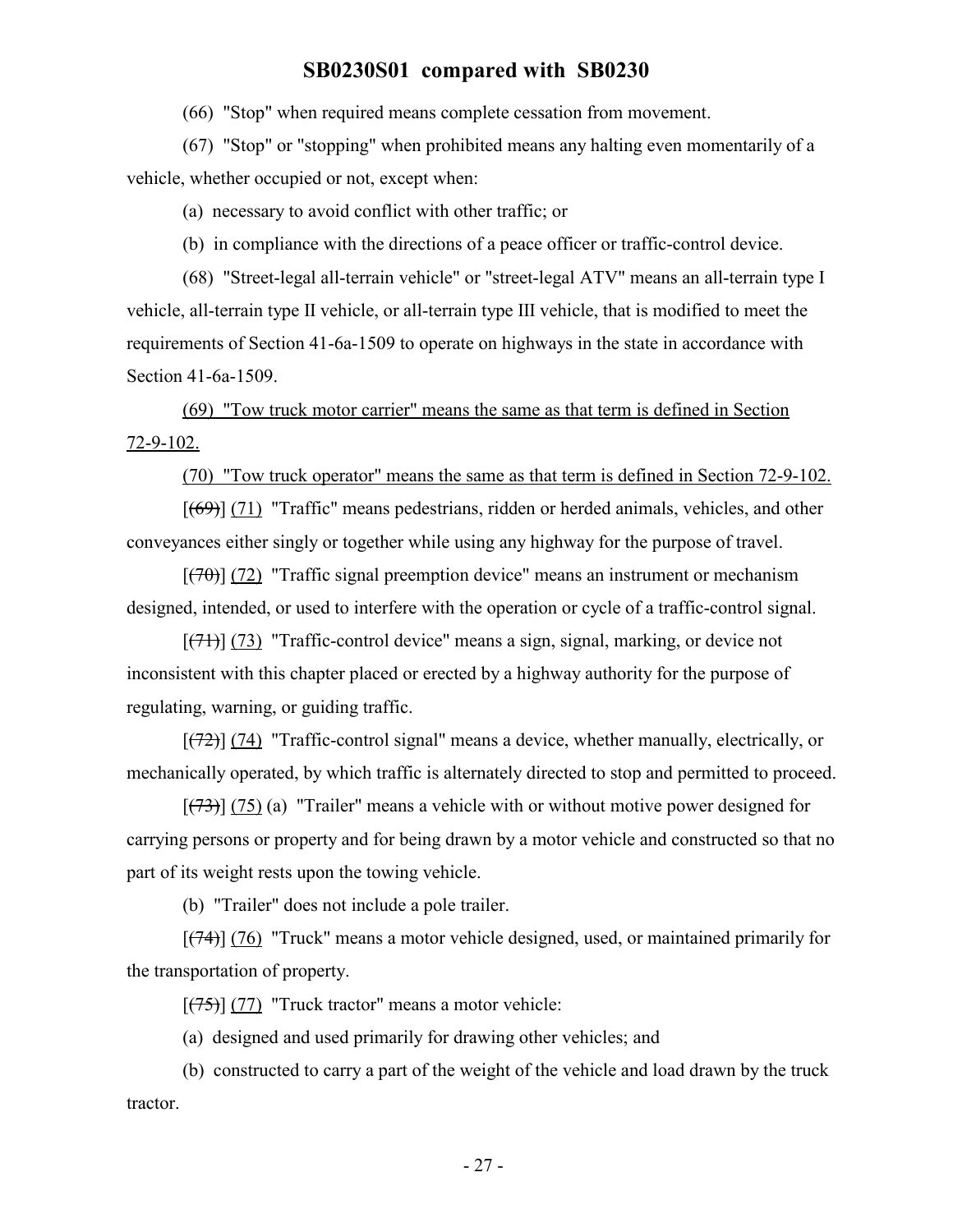$[ (76) ] (78)$  "Two-way left turn lane" means a lane:

(a) provided for vehicle operators making left turns in either direction;

(b) that is not used for passing, overtaking, or through travel; and

(c) that has been indicated by a lane traffic-control device that may include lane markings.

 $[ (77) ]$  (79) "Urban district" means the territory contiguous to and including any street, in which structures devoted to business, industry, or dwelling houses are situated at intervals of less than 100 feet, for a distance of a quarter of a mile or more.

 $[ (78) ] (80)$  "Vehicle" means a device in, on, or by which a person or property is or may be transported or drawn on a highway, except a mobile carrier, as defined in Section 41-6a-1120, or a device used exclusively on stationary rails or tracks.

Section 8. Section **41-6a-1406** is amended to read:

# **41-6a-1406. Removal and impoundment of vehicles -- Reporting and notification requirements -- Administrative impound fee -- Refunds -- Possessory lien -- Rulemaking.**

(1) If a vehicle, vessel, or outboard motor is removed or impounded as provided under Section 41-1a-1101, 41-6a-527, 41-6a-1405, 41-6a-1408, or 73-18-20.1 by an order of a peace officer or by an order of a person acting on behalf of a law enforcement agency or highway authority, the removal or impoundment of the vehicle, vessel, or outboard motor shall be at the expense of the owner.

(2) The vehicle, vessel, or outboard motor under Subsection (1) shall be removed or impounded to a state impound yard.

(3) The peace officer may move a vehicle, vessel, or outboard motor or cause it to be removed by a tow truck motor carrier that meets standards established:

(a) under Title 72, Chapter 9, Motor Carrier Safety Act; and

(b) by the department under Subsection (10).

(4) (a) [Immediately after the removal of] Within 2 business days after the day on which the vehicle, vessel, or outboard motor is removed, a report of the removal shall be sent to the Motor Vehicle Division by:

(i) the peace officer or agency by whom the peace officer is employed; and

(ii) the tow truck operator or the tow truck motor carrier by whom the tow truck operator is employed.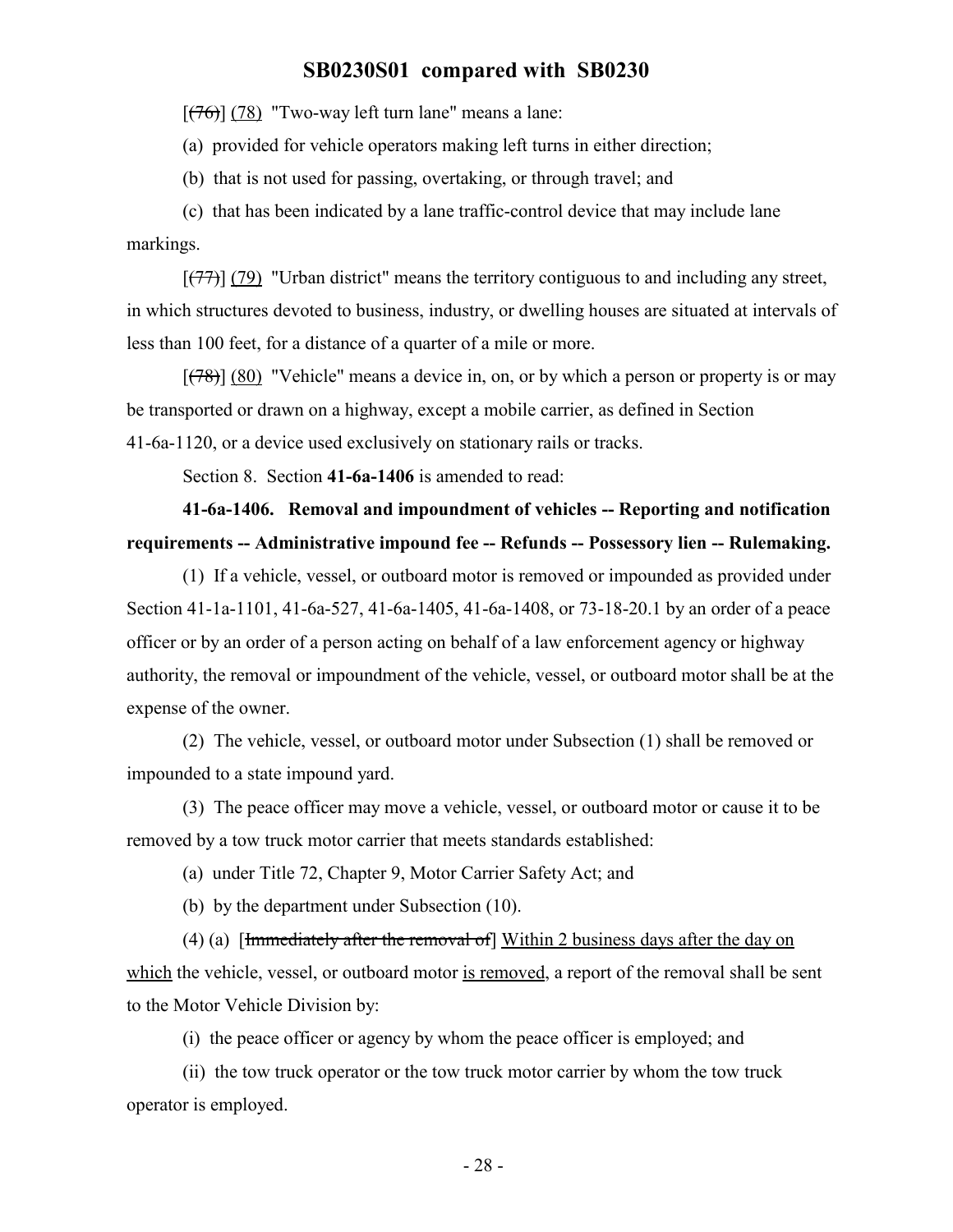(b) The report shall be in a form specified by the Motor Vehicle Division and shall include:

(i) the operator's name, if known;

(ii) a description of the vehicle, vessel, or outboard motor;

(iii) the vehicle identification number or vessel or outboard motor identification number;

(iv) the license number, temporary permit number, or other identification number issued by a state agency;

(v) the date, time, and place of impoundment;

(vi) the reason for removal or impoundment;

(vii) the name of the tow truck motor carrier who removed the vehicle, vessel, or outboard motor; and

(viii) the place where the vehicle, vessel, or outboard motor is stored.

(c) Until the tow truck operator or tow truck motor carrier reports the removal as required under this Subsection (4), a tow truck motor carrier or impound yard may not[ $\div$ (i)] collect any fee associated with the removal  $\frac{1}{2}$  and  $\frac{1}{2}$  begin charging storage fees].

(5) (a) Except as provided in Subsection (5)(e) and upon receipt of the report, the Motor Vehicle Division shall give notice, in the manner described in Section 41-1a-114, to the following parties with an interest in the vehicle, vessel, or outboard motor, as applicable:

(i) the registered owner;

(ii) any lien holder; or

(iii) a dealer, as defined in Section 41-1a-102, if the vehicle, vessel, or outboard motor is currently operating under a temporary permit issued by the dealer, as described in Section 41-3-302.

(b) The notice shall:

(i) state the date, time, and place of removal, the name, if applicable, of the person operating the vehicle, vessel, or outboard motor at the time of removal, the reason for removal, and the place where the vehicle, vessel, or outboard motor is stored;

(ii) state that the registered owner is responsible for payment of towing, impound, and storage fees charged against the vehicle, vessel, or outboard motor;

(iii) state the conditions that must be satisfied before the vehicle, vessel, or outboard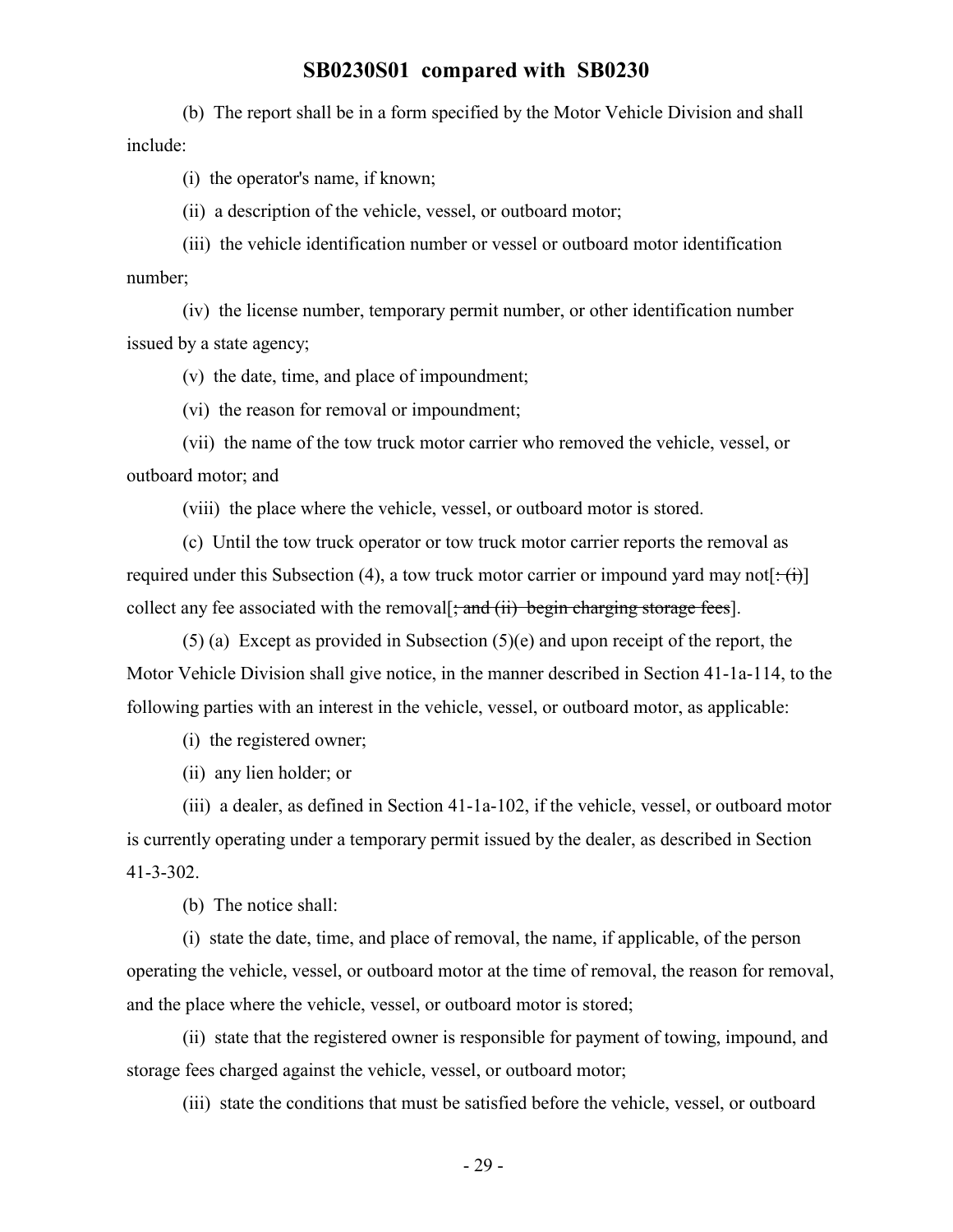motor is released; and

(iv) inform the parties described in Subsection  $(5)(a)$  of the division's intent to sell the vehicle, vessel, or outboard motor, if, within 30 days after the day of the removal or impoundment under this section, one of the parties fails to make a claim for release of the vehicle, vessel, or outboard motor.

(c) Except as provided in Subsection (5)(e) and if the vehicle, vessel, or outboard motor is not registered in this state, the Motor Vehicle Division shall make a reasonable effort to notify the parties described in Subsection (5)(a) of the removal and the place where the vehicle, vessel, or outboard motor is stored.

(d) The Motor Vehicle Division shall forward a copy of the notice to the place where the vehicle, vessel, or outboard motor is stored.

(e) The Motor Vehicle Division is not required to give notice under this Subsection (5) if a report was received by a tow truck operator or tow truck motor carrier reporting a tow truck service in accordance with Subsection 72-9-603(1)(a)(i).

(6) (a) The vehicle, vessel, or outboard motor shall be released after a party described in Subsection (5)(a):

(i) makes a claim for release of the vehicle, vessel, or outboard motor at any office of the State Tax Commission;

(ii) presents identification sufficient to prove ownership of the impounded vehicle, vessel, or outboard motor;

(iii) completes the registration, if needed, and pays the appropriate fees;

(iv) if the impoundment was made under Section 41-6a-527, pays an administrative impound fee of \$400; and

(v) pays all towing and storage fees to the place where the vehicle, vessel, or outboard motor is stored.

(b) (i) Twenty-nine dollars of the administrative impound fee assessed under Subsection  $(6)(a)(iv)$  shall be dedicated credits to the Motor Vehicle Division;

(ii) \$147 of the administrative impound fee assessed under Subsection  $(6)(a)(iv)$  shall be deposited in the Department of Public Safety Restricted Account created in Section 53-3-106;

(iii) \$20 of the administrative impound fee assessed under Subsection  $(6)(a)(iv)$  shall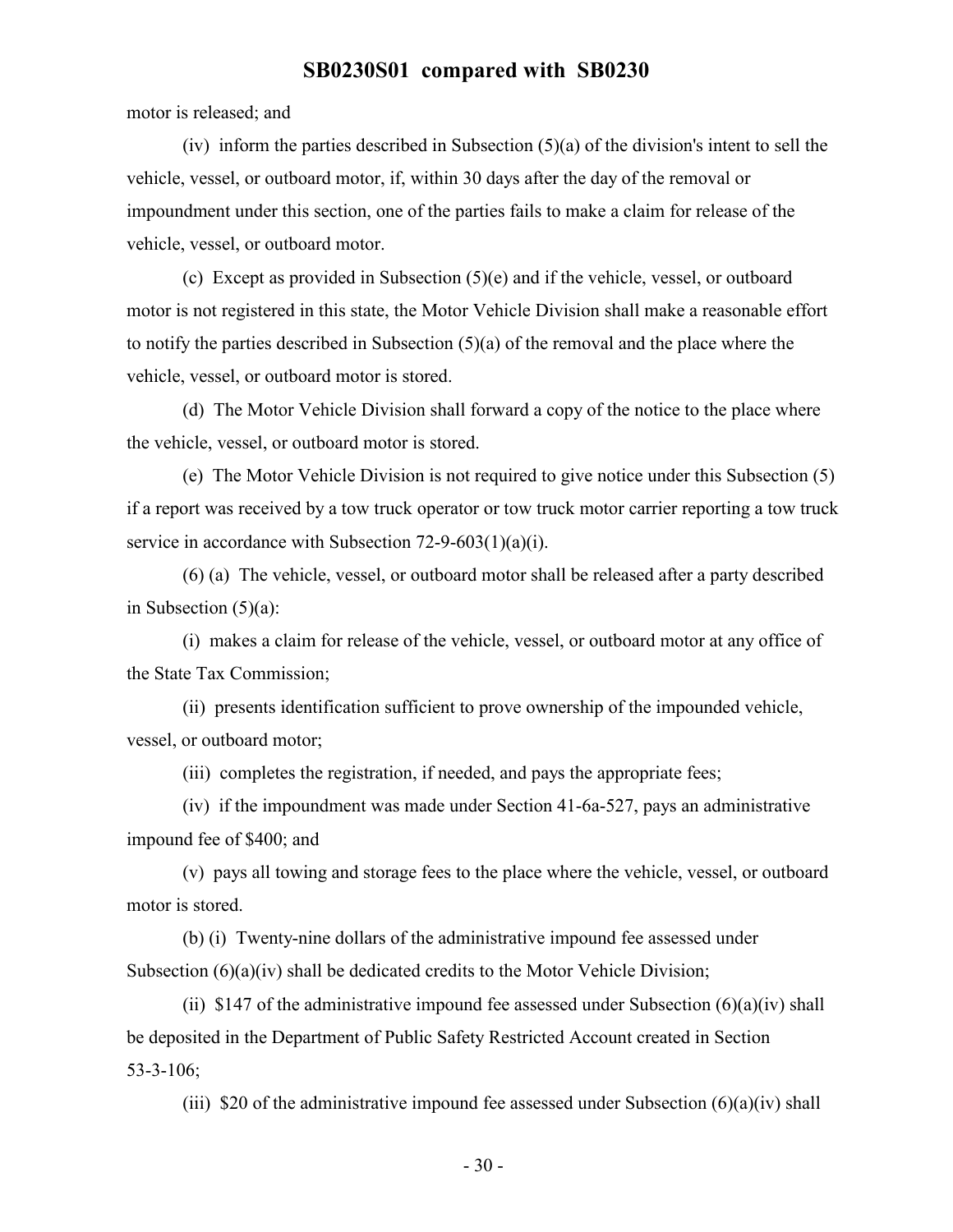be deposited in the Spinal Cord and Brain Injury Rehabilitation Fund; and

(iv) the remainder of the administrative impound fee assessed under Subsection  $(6)(a)(iv)$  shall be deposited in the General Fund.

(c) The administrative impound fee assessed under Subsection  $(6)(a)(iv)$  shall be waived or refunded by the State Tax Commission if the registered owner, lien holder, or owner's agent presents written evidence to the State Tax Commission that:

(i) the Driver License Division determined that the arrested person's driver license should not be suspended or revoked under Section 53-3-223 or 41-6a-521 as shown by a letter or other report from the Driver License Division presented within 180 days after the day on which the Driver License Division mailed the final notification; or

(ii) the vehicle was stolen at the time of the impoundment as shown by a copy of the stolen vehicle report presented within 180 days after the day of the impoundment.

(d) A tow truck operator, a tow truck motor carrier, and an impound yard shall accept payment by cash and debit or credit card for a removal or impoundment under Subsection (1) or any service rendered, performed, or supplied in connection with a removal or impoundment under Subsection (1).

(e) The owner of an impounded vehicle may not be charged a fee for the storage of the impounded vehicle, vessel, or outboard motor if:

(i) the vehicle, vessel, or outboard motor is being held as evidence; and

(ii) the vehicle, vessel, or outboard motor is not being released to a party described in Subsection 5(a), even if the party satisfies the requirements to release the vehicle, vessel, or outboard motor under this Subsection (6).

(7) (a) An impounded vehicle, vessel, or outboard motor not claimed by a party described in Subsection (5)(a) within the time prescribed by Section 41-1a-1103 shall be sold in accordance with that section and the proceeds, if any, shall be disposed of as provided under Section 41-1a-1104.

(b) The date of impoundment is considered the date of seizure for computing the time period provided under Section 41-1a-1103.

(8) A party described in Subsection (5)(a) that pays all fees and charges incurred in the impoundment of the owner's vehicle, vessel, or outboard motor has a cause of action for all the fees and charges, together with damages, court costs, and attorney fees, against the operator of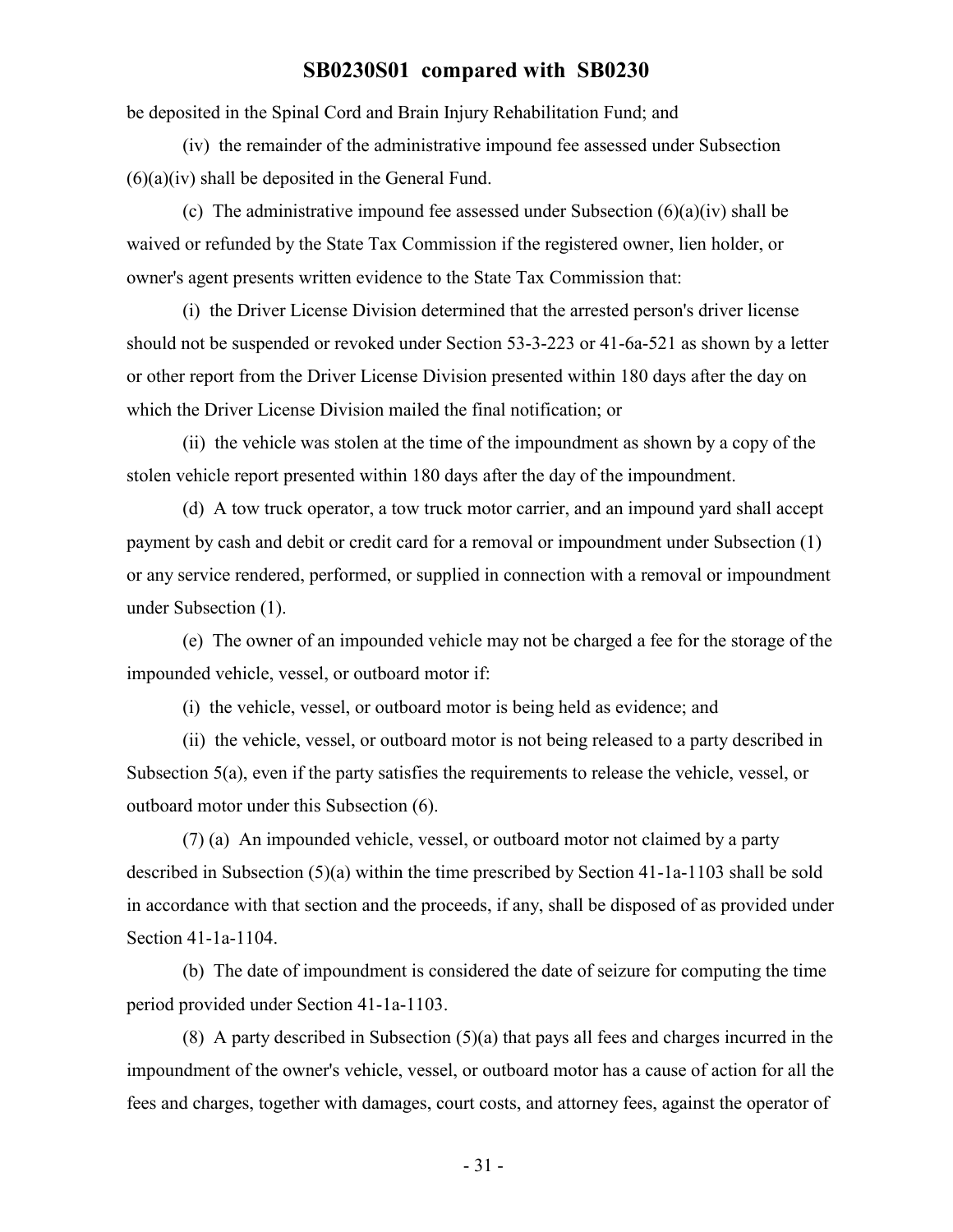the vehicle, vessel, or outboard motor whose actions caused the removal or impoundment.

(9) Towing, impound fees, and storage fees are a possessory lien on the vehicle, vessel, or outboard motor.

(10) In accordance with Title 63G, Chapter 3, Utah Administrative Rulemaking Act, the department shall make rules setting the performance standards for towing companies to be used by the department.

(11) (a) The Motor Vehicle Division may specify that a report required under Subsection (4) be submitted in electronic form utilizing a database for submission, storage, and retrieval of the information.

(b) (i) Unless otherwise provided by statute, the Motor Vehicle Division or the administrator of the database may adopt a schedule of fees assessed for utilizing the database.

(ii) The fees under this Subsection  $(11)(b)$  shall:

(A) be reasonable and fair; and

(B) reflect the cost of administering the database.

Section 9. Section **41-6a-1407** is amended to read:

**41-6a-1407. Removal of unattended vehicles prohibited without authorization -- Penalties.**

(1) As used in this section, "unattended vehicle" means a vehicle for which there is no individual present who is authorized and able to drive the vehicle.

 $[\frac{(1)}{(1)}]$  (2) In cases not amounting to burglary or theft of a vehicle, a person may not remove an unattended vehicle without prior authorization of:

(a) a peace officer;

(b) a law enforcement agency;

(c) a highway authority having jurisdiction over the highway on which there is an unattended vehicle; or

(d) the owner or person in lawful possession or control of the real property.

 $[\frac{2}{2}]$  (3) (a) [An authorization from] Each time a person specified under Subsection  $[\frac{1}{2}](2)(a)$ , (b), or (c) [shall be in] requests removal of an unattended vehicle for any reason, the person shall complete and submit to the Motor Vehicle Division a form specified by the Motor Vehicle Division.

(b) The removal of the unattended vehicle shall comply with requirements of Section